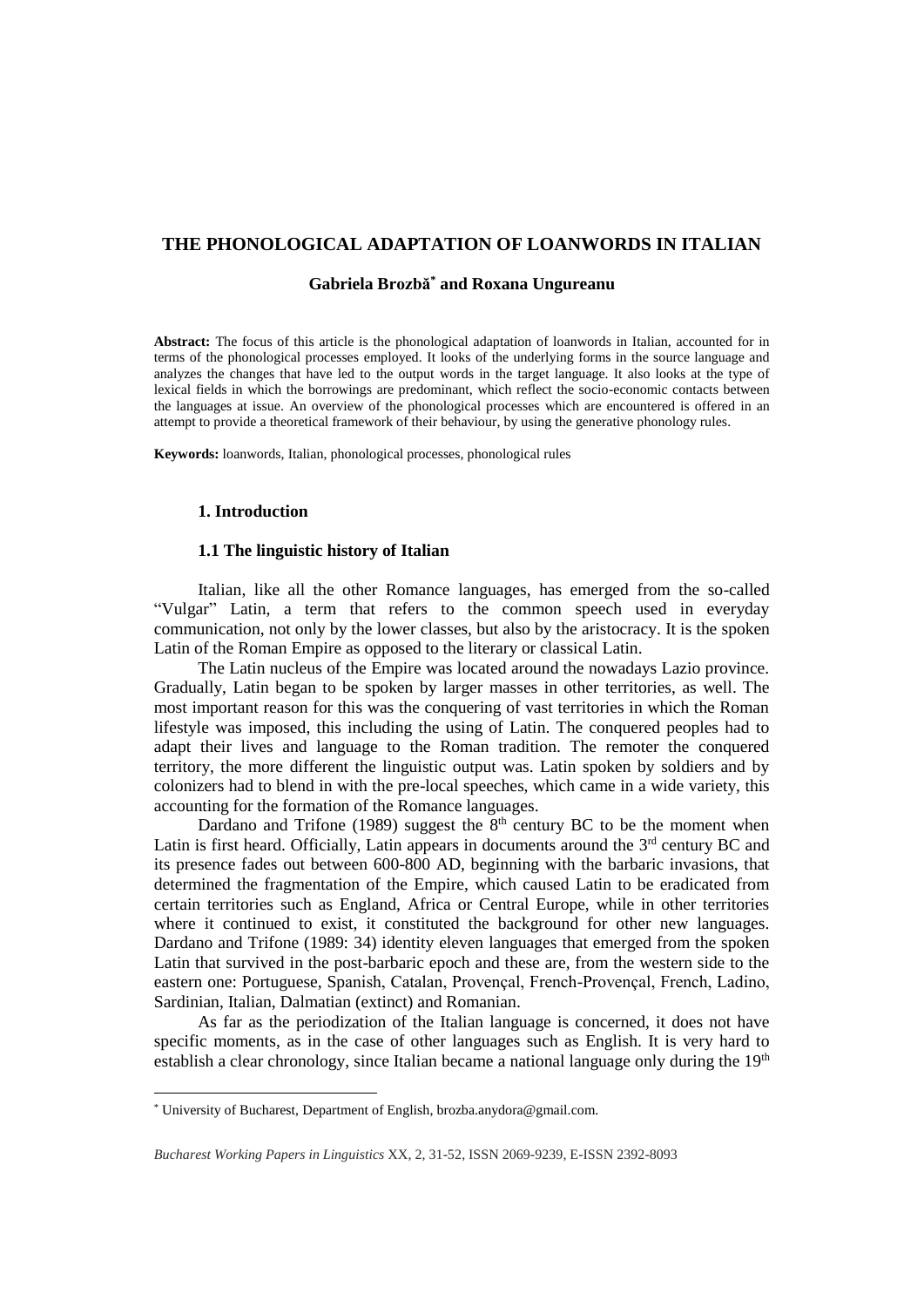century, more precisely in 1861 during the *Risorgimento*, i.e. the political union of Italy. Until this moment, Italian had not had any kind of linguistic unity, since the country was politically fragmented. All across the territory people spoke dialects of Italian (*dialetti*) which were often very different from the standard Italian. Around the moment of the unification, only a few members of the population were fluent in standard Italian.

Maiden (1995: 25) puts forward the theory that the  $15<sup>th</sup>$  or  $16<sup>th</sup>$  century might be the moment of birth of the Italian language. During this period, the Italian spoken in Tuscany, more precisely in Florence, began to acquire prestige due to the important cultural growth of the area, to which had contributed, more than a century before, the most important Italian writers of the Middle Ages: Dante, Petrarch and Boccaccio. The Florentine variety spread gradually all over the Italian territory until it began to be regarded as the norm.

Before the  $15<sup>th</sup>$  century, Maiden (1995: 25) refers to "old Tuscan" as opposed to "old Italian", because although the former had become a prestigious linguistic form, it was not fully identified with the language of the people from the Italian territory.

# **1.2 The evolution of Latin into Italian**

Italian has emerged from Vulgar Latin, as aforementioned. Vulgar Latin did not change directly into Italian, though; it took centuries before arriving at the form that we know today as standard Italian. An intermediate form between Latin and Italian was represented by the Italian dialects. They pattern together according to different criteria in larger groups and some of them prevailed over others, gaining prestige, as in the case of the Florentine dialect.

The transformation to Italian was a long and tedious process that presupposed many stages. This occurred at the phonological level, at the morphological level, lexical level and, of course, at the syntactic level. The first changes took place at the phonological level. Certain phonemes existing in Latin ceased to exist in Italian, original diphthongs underwent monophthongization or vowels changed their aperture. In what follows, we will provide an account of the changes that operated at the phonological level, with representative phonological processes and examples taken from Dardano and Trifone (1989: 33).

The most obvious phonological change was the vowel quantity levelling, so that the division between long and short vowels was lost. In Latin, vocalic length was phonemic. The two sets of vowels were on the one hand  $\delta/(\delta/|\tilde{\lambda}|)/\delta/|\tilde{\lambda}|$ , ( $\delta/|\tilde{\lambda}|$ ) (the short vowels) and, on the other hand, $\overline{e}$ ,  $\overline{h}$ ,  $\overline{a}$ ,  $\overline{a}$ ,  $\overline{b}$ ,  $\overline{a}$ ,  $\overline{a}$  (long vowels), see the minimal pairs below:

(1) Lat. *pŏpŭlus* 'people' vs. Lat. *pōpŭlus* 'poplar tree'

(Dardano and Trifone 1989: 34)

Another change that occurred at the phonological level in the output language, i.e. Italian, affected the aperture of the vowels, as shown in the table below: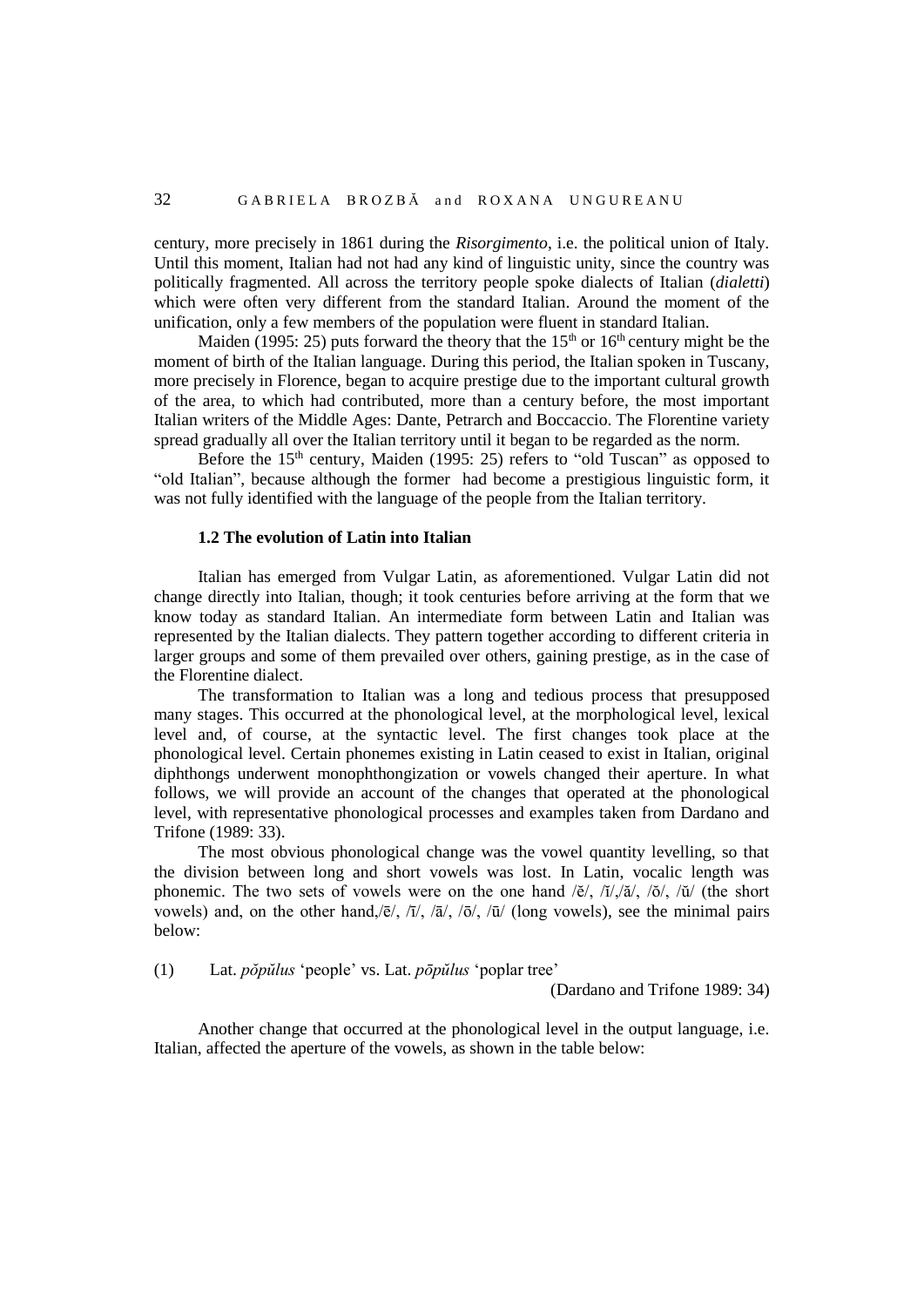

**Table 1.** Aperture of vowels

This applies only to the tonic vowels. Consider the examples in (2):

- (2) a. Lat. *pilum* > It. *pelo* 'hair'
	- b. Lat. *tēlam* > It. *téla* 'fabric'
	- c. Lat. *crŭcem* > It. *cróce* 'cross'

(Dardano and Trifone 1989: 35)

The examples above in (2) also illustrate another important change that words have undergone in the evolution of the Italian language: final consonantal dropping. This was caused by abandoning the synthetical cases and the neuter gender, which were always marked by a final consonant. The sound /m/ that appears at the end of the words in (2) is a case ending. Other consonants that are lost at the end of words are /t/ and /s/:

(3) a. Lat. *et* > It. *e* 'and'

b. Lat. *bonus* > It. *buono* 'good'

However, these last two consonants are maintained in other Romance languages such as French or Spanish, for example in the conjugation of verbs:

| (4) |  |  |  | Lat. habemus > Fr. avons vs. It. abbiamo 'have-PRES.1PL' |
|-----|--|--|--|----------------------------------------------------------|
|-----|--|--|--|----------------------------------------------------------|

- b. Lat. *sumus* > Sp. *somos* vs. It. *siamo* 'be.PRES.1PL'
	- c. Lat. *vident* > Fr. *voient* vs. It. *vedono* 'see-PRES.3PL'

Gemination is another phonological process that occurs in Italian words of Latin origin. Sequences such as /kt/ or /pt/ are geminated to /tt/. Consider the examples below:

| (5) | Lat. $octo > It. otto 'eight'$  |
|-----|---------------------------------|
|     | Lat. septem > It. sette 'seven' |

Gemination affects other combinations as well. Sequences such as /li/, on the one hand, and /gn/ and /ni/, on the other hand, become the palatals / $\Lambda\Lambda$ / and /nn/, respectively (Dardano and Trifone 1989: 37):

(6) a. Lat. *fīlĭum* > It. *figlio* 'son' /fi:ljum/ /fɪʎʎo/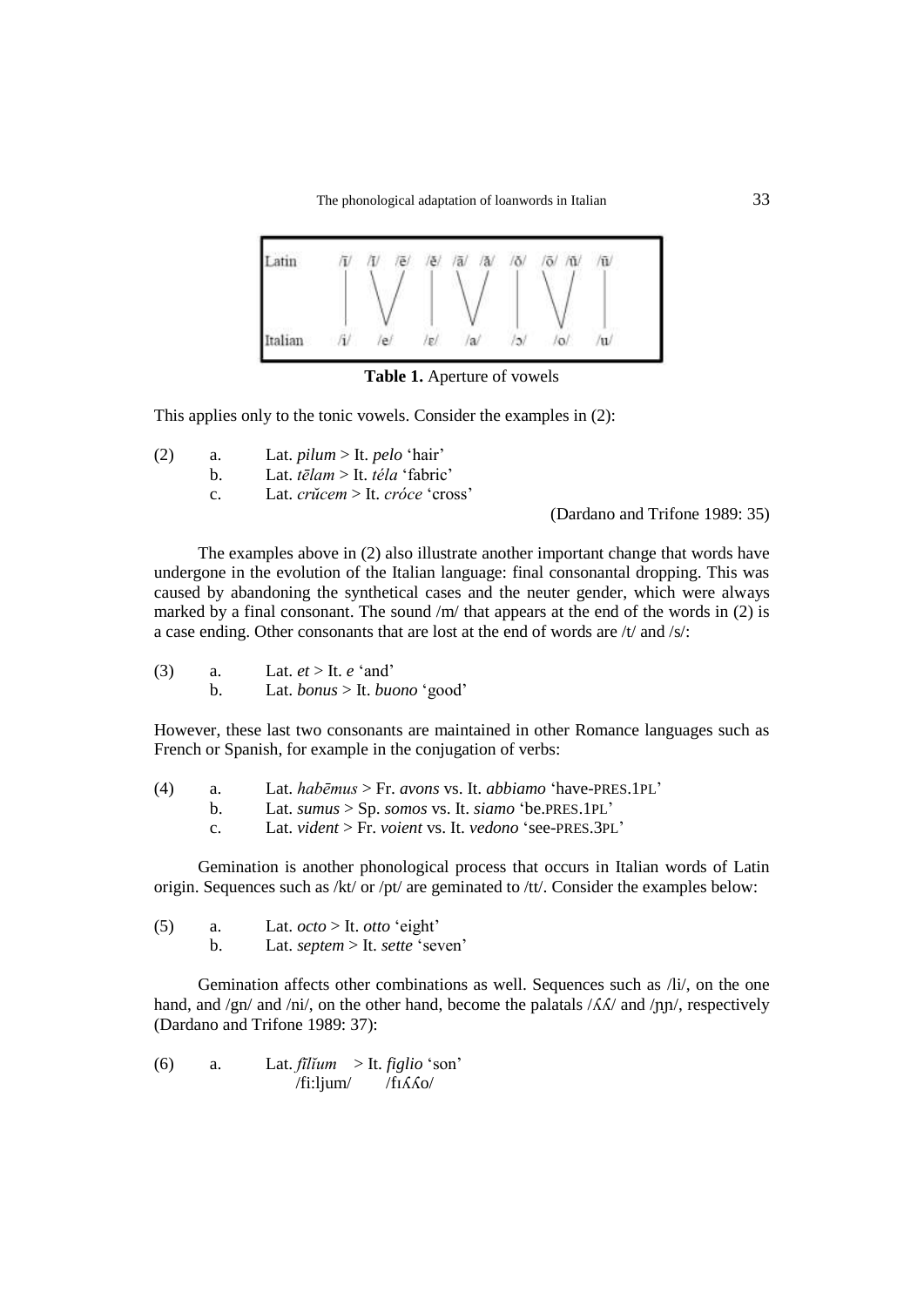b. Lat. *lignum* > It. *legno* 'wood' /lɪgnum/ /leɲɲo/

(Dardano and Trifone 1989: 37)

There are also attestations of cases of affrication. The sequence /ti/ tenses to /tʦ/ as in (7a) or the voiceless velar stop /k/ becomes the voiceless affricate /ʧ/ when preceded by the front vowels /e/ or /i/ as in example (7b):

| (7) | а.          | Lat. <i>vitium</i> > It. <i>vezzo</i> 'affectation' |                                |
|-----|-------------|-----------------------------------------------------|--------------------------------|
|     |             | $\sqrt{v}$ ttium $\sqrt{v}$ ettso                   |                                |
|     | $h_{\cdot}$ | Lat. $c\bar{e}ra \Rightarrow$ It. $cera$ 'wax'      |                                |
|     |             | $/$ ke:ra $/$ /tfera $/$                            |                                |
|     |             |                                                     | (Dardano and Trifone 1989: 37) |

Fricativization is a productive phonological process as well; it occurs in the case of intervocalic bilabial /b/, which turns into its fricative counterpart /v/:

| (8) | a. | Lat. habere $>$ It. avere 'have-INF' |                                |
|-----|----|--------------------------------------|--------------------------------|
|     |    | $/hab$ e:re $/$ $/$ $/$ $av$ ere $/$ |                                |
|     | h. | Lat. habeo > It. ho 'have.PRES.1SG'  |                                |
|     |    | $/habeo/$ /3/                        |                                |
|     |    |                                      | (Dardano and Trifone 1989: 37) |

The example (8a) above is also an instance of *h*-dropping. In Italian, /h/ is not pronounced; it may appear in certain forms, as shown in (8a) but it is only a grapheme which points precisely to the Latin origin of the verb.

The sound  $\frac{1}{i}$  in post-consonantal position turns into the glide  $\frac{1}{i}$ :

| (9) | a.             | Lat. <i>florem</i> > It. <i>fiore</i> 'flower' |
|-----|----------------|------------------------------------------------|
|     |                | $/flo:rem /$ $/fjore/$                         |
|     | b.             | Lat. <i>clavem</i> > It. <i>chiave</i> 'key'   |
|     |                | $/kl$ avem / $/kj$ ave/                        |
|     | $\mathbf{c}$ . | Lat. <i>planum</i> > It. <i>piano</i> 'level'  |
|     |                | $\alpha$ /planum/ $\beta$ /pjano/              |
|     |                |                                                |

(Dardano and Trifone 1989: 37)

Another phonological process that occurs in the long-term process of formation of Italian is the reduction of diphthongs to monophthongs:

| (10) | а. | Lat. $rosae > It. rose 'roses'$                  |                  |
|------|----|--------------------------------------------------|------------------|
|      |    | Lat. <i>aurum</i> > It. <i>oro</i> 'gold'        |                  |
|      | C. | Lat. <i>poena</i> > It. <i>pena</i> 'punishment' |                  |
|      |    |                                                  | $(D_1 \ldots 1)$ |

(Dardano and Trifone 1989: 37)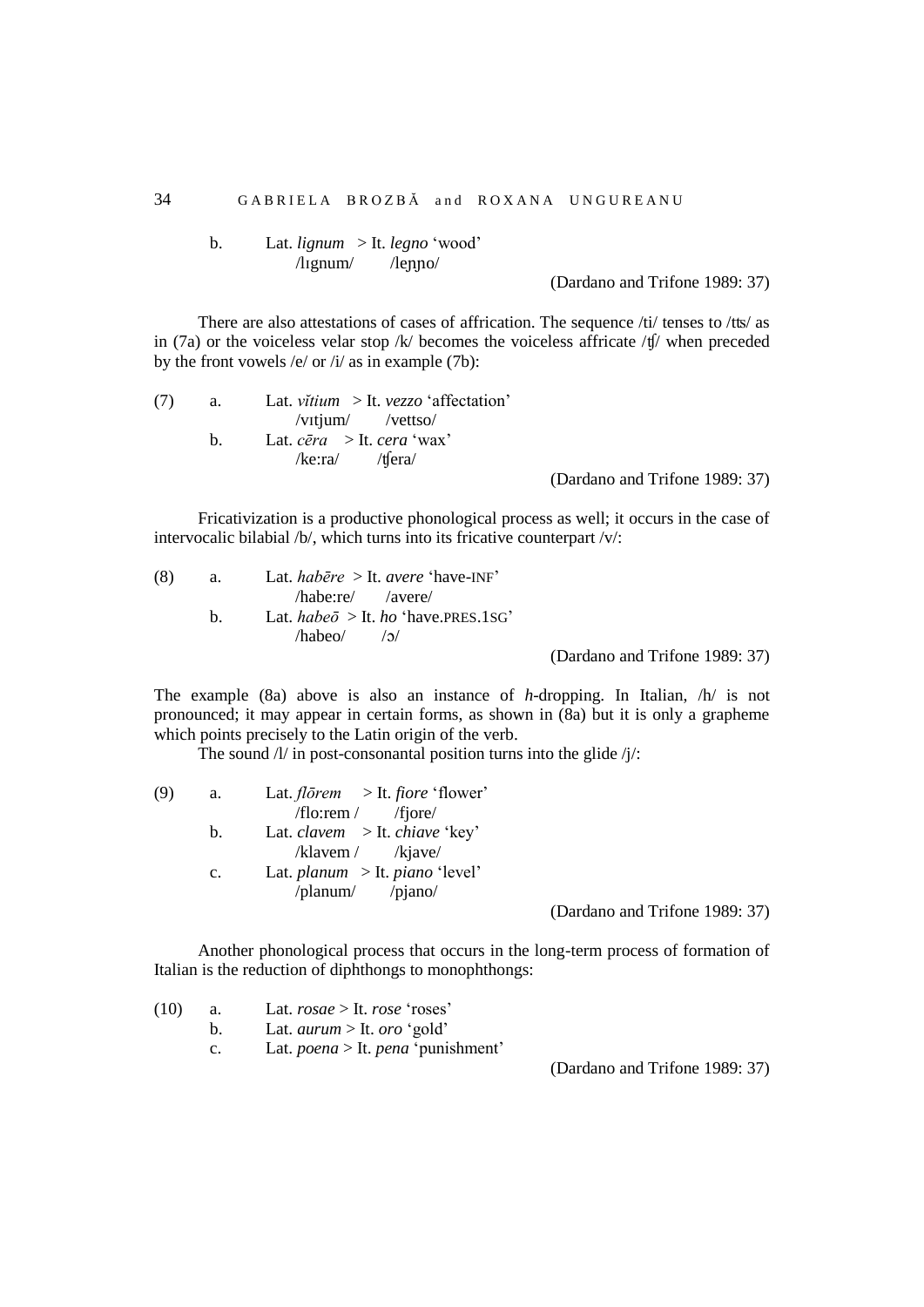The above-mentioned processes are the result of linguistic contacts between Vulgar Latin and the languages of the barbaric peoples that invaded the Roman Empire. The languages that came into contact with Vulgar Latin helped in shaping the dialects which throughout time, on the basis of certain common features, were to be divided into two larger groups: Northern dialects and Southern dialects. The boundary between the two groups of dialects was towards the Northern part and it corresponds approximately to the imaginary line which unites La Spezia, on the Ligurian coast, with Rimini, on the Adriatic coast. After the *Risorgimento*, the leaders began a policy of "Italianization" of the dialects, putting an end to their further fragmentation. Nonetheless, they continue to be spoken, in parallel with Standard Italian. The output will be a mixture of pure dialect with the standard, which would be called "regional dialect"*.* In time, these regional dialects were grouped into even larger formations, thus creating the regional Italian: Northern, Tuscan, Roman and Southern (Dardano and Trifone 1989: 42).

#### **2. Linguistic contacts across the Italian territory**

The Latin origin of Italian explains the great number of Latin words. A considerable amount of words from the contemporary Italian (words from the basic vocabulary, mainly) were used by the Latin. They are called "Latinisms" and are not encountered in the spoken language, their use being often associated with a highly formal and rather sophisticated speech. A great percentage of them are used for titles or degrees. This notwithstanding, they are to be encountered worldwide, not just in Italian.

Italian was not affected only by Latin. There were also other peoples that came into contact with the direct heirs of the Roman Empire and whose languages left a significant number of items into the vocabulary, which were to become standard Italian.

When talking about loanwords, we may differentiate between them on a scale from non-integrated loans to completely integrated words. The former are those which were adopted with their original form, without undergoing any change; it is the case of the last decades, when considerable amounts of words (mainly from English) were imported in the scientific and technologic language. The latter have become in time deeply rooted in Italian, so that their foreign origin is no longer evident and native speakers are no longer aware of their non-Italian origin.

## **2.1 Greek loanwords**

After the influence of Latin, Greek also left borrowings in Italian, either directly or via Latin, and it survived in the Eastern part of the Roman Empire after the Western part collapsed in 476. It was spoken in the Southern part of the Italian peninsula and in Sicily until the High Middle Ages; even today there are Greek-speaking communities in Salento and Southern Calabria (Maiden 1995: 24). Greek-origin words had entered the language since early times in the Empire, through the classical writings. Such words pertain either to the common-day language (as shown in  $(11a-c)$ ) or to the domain of sciences such as mathematics, medicine or philosophy (see (11d-g)), or are encountered in the religious field (11h):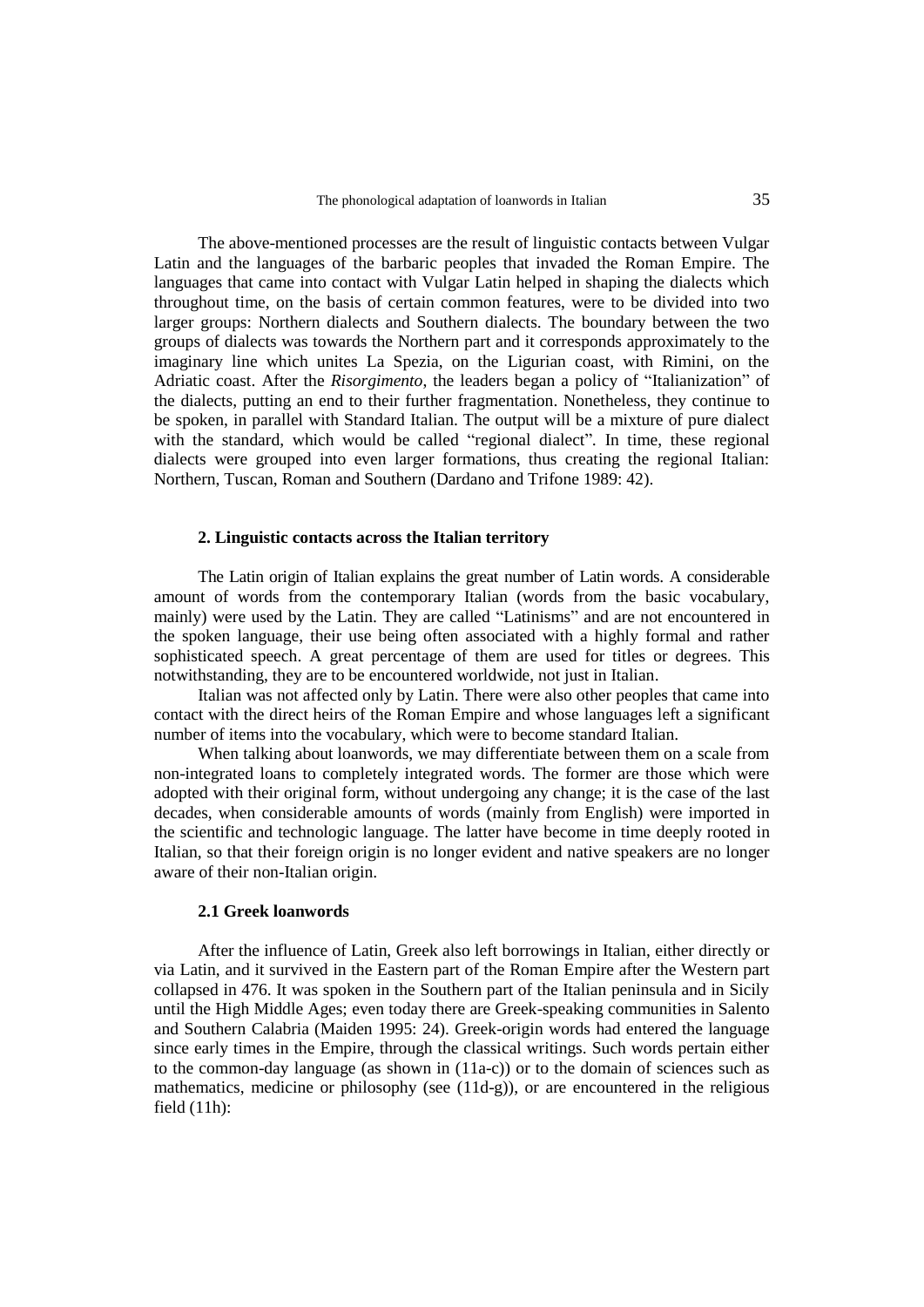| (11) | a.             | Gr. býrsa > Lat. bŭrsa > It. borsa 'bag'                             |
|------|----------------|----------------------------------------------------------------------|
|      | $\mathbf{b}$ . | Gr. kánastron > Lat. cănistrum > It. canestra 'basket'               |
|      | c.             | Gr. angóurion > It. anguria 'watermelon'                             |
|      | d.             | Gr. isoskelés > Lat. isoscĕles> It. isoscele 'isosceles'             |
|      | e.             | Gr. polýgonon > Lat. polygōnum> It. poligono 'polygon'               |
|      | f.             | Gr. <i>análysis</i> > It. <i>analisi</i> 'analysis'                  |
|      | g.             | Gr. <i>aorté</i> > It. <i>aorta</i> 'aorta'                          |
|      | h.             | Gr. $kr\acute{\psi}pt\bar{e}$ > Lat. $crypta$ > It. $cripta$ 'crypt' |

(Zingarelli 1994)

Words that come from Greek pertain to the category of well-integrated loanwords and they have undergone a complete phonological adaptation.

# **2.2 Arabic loanwords**

Greek was not the only language that was spoken across the Italian territory during Antiquity. The area was also controlled by Arabic or Germanic peoples. The loanwords that originate in these languages, just like the previous ones that have a Greek origin, are completely adapted to the Italian phonology.

The Arabic influence, which is part of the Muslim heritage, came after the Middle Ages. The most evident proof is the toponymy of Sicily, which can be entirely of Arabic (12a) origin or can contain parts in Arabic (12b).

(12) a. Ar. *Qal*ʕ*at al-ġīrān* > It. *Caltagirone* b. It. *monte* 'mountain' + Ar. Ǧ*abal* > It. *Mongibello*

(Lorenzetti n.d.)

Words originating in the Arabic language pertain to the military or political area as well:

(13) a. Ar. *āyat Allāh >* It. *ayatollah '*political leader'

b. Ar*.* ʕ*askari >* It. *ascaro* 'soldier of African origins'

(Mancini n.d.)

The Arabic influence on Italian can be explained by the rapid Islamic hegemony on the Mediterranean shores that stretched all the way to the Near East. Arabic words entered the language through Sicily starting with the Arabic invasion that began in the  $7<sup>th</sup>$ century. These invasions happened because of the strategic position that Sicily had in the Mediterranean.

Other Arabic origin words refer to food items, as in (14):

- (14) a. Ar. *al-barqūq* > It. *albicocca* 'apricot'
	- b. Ar. *isbanā*ḫ > It. *spinacio* 'spinach'
	- c. Ar. *sukkar* > It. *zucchero* 'sugar'
	- d. Ar. *qahwa* > It. *caffè* 'coffee'
	- e. Ar. *līmūn* > It. *limone* 'lemon'
	- f. Ar. *nāran*ǧ > It. *arancio* 'orange'

(Mancini n.d.)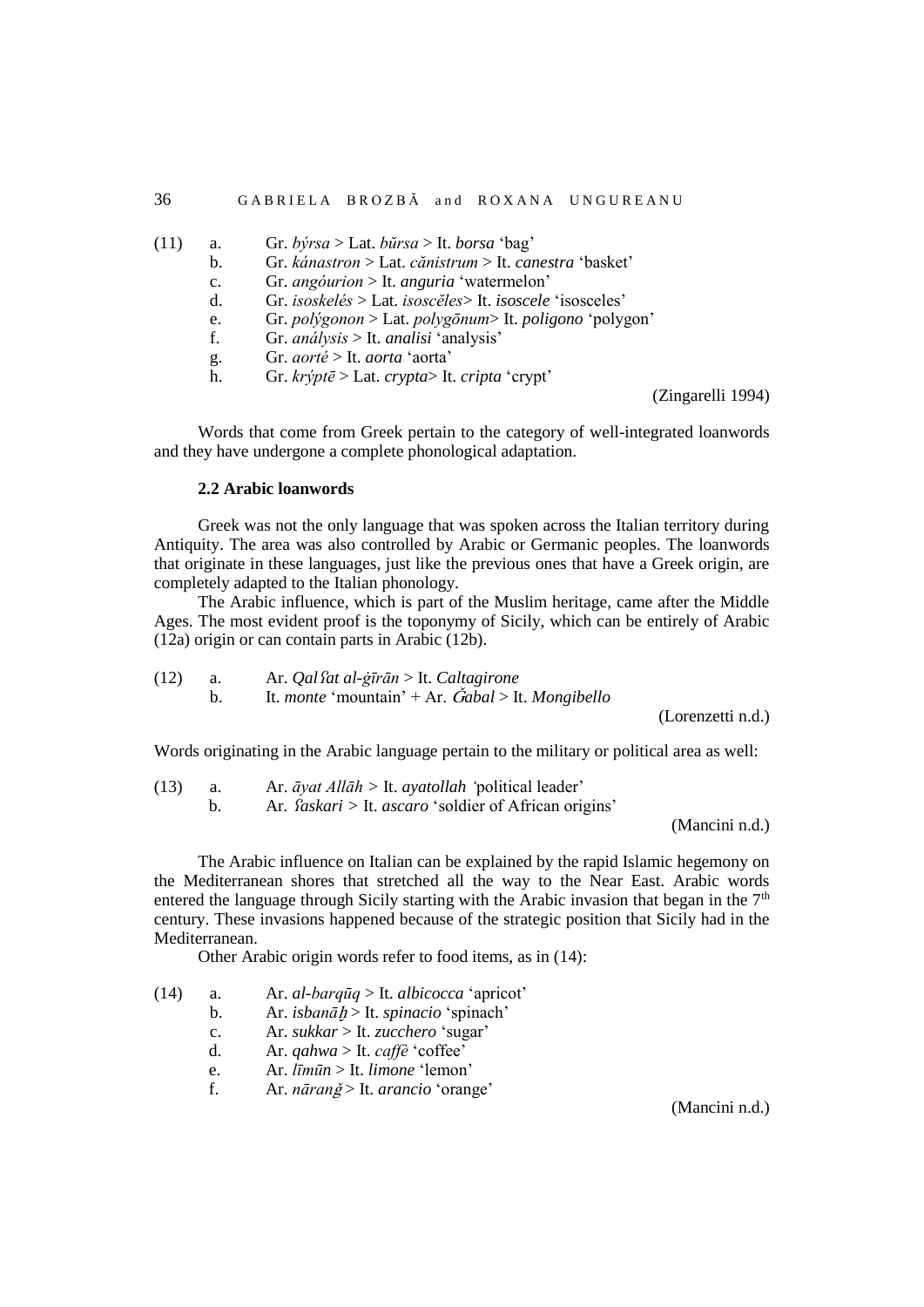Arabic loanwords can refer also to sciences such as astronomy, mathematics, alchemy or philosophy, as in the examples under (15), and entered the language, mainly, during the Late Middle Ages and the Renaissance:

| (15) | a.             | Ar. <i>al-ğabr</i> > It. <i>algebra</i> 'algebra'    |
|------|----------------|------------------------------------------------------|
|      | $\mathsf{b}$ . | Ar. al-Huwārizmī > It. algoritmo'algorithm'          |
|      | c.             | Ar. $s$ <i>ifr</i> > It. <i>cifra</i> 'digit'        |
|      | d.             | Ar. <i>al-kīmiyā</i> > It. <i>alchimia</i> 'alchemy' |
|      |                |                                                      |

There are also terms related to chess:

| (16) | Ar. $al$ -fil > It. alfiere 'bishop'           |
|------|------------------------------------------------|
|      | Ar. <i>ruhh</i> > It. <i>rocco</i> 'chessrook' |

(Belardi 1992: 79-81)

(Pellegrini 1972: 43-128)

### **2.3 French loanwords**

Subsequently, French loanwords are also part of the Italian inventory and, as the French wave came during the earlier stages of language evolution, they are now assimilated. The influence of French on Italian can be explained by the great prestige that the French had since ancient times (due to their political power and cultural environment – the Provençal literature). There was also a period of French sovereignty over Italy that contributed very much to this process; furthermore, the trade between France and the Republic of Venice also played an important role in the process of linguistic interference.

French loanwords begin to appear starting with the  $11<sup>th</sup>$  century, reaching their greatest influence in the Middle Ages, during the  $13<sup>th</sup>$  and  $14<sup>th</sup>$ centuries. Most of them are words denoting nobility titles (as in 17a-d) or weapons (see 17e-h), some of them being used even today:

| (17) | a.             | Fr. baron > It. barone 'baron'                |
|------|----------------|-----------------------------------------------|
|      | b.             | Fr. soverain > It. sovrano 'sovereign'        |
|      | $\mathbf{c}$ . | Fr. dameisele > It. damigella 'lady'          |
|      | d.             | Fr. dame $>$ It. dama 'woman'                 |
|      | e.             | Fr. fleche > It. freccia 'arrow'              |
|      | f.             | Fr. <i>pistole</i> > It. <i>pistola</i> 'gun' |
|      | g.             | Fr. bersail > It. bersaglio 'target'          |
|      | h.             | Fr. baïonette > It. baionetta 'bayonet'       |
|      |                |                                               |

(Castellani 2000: 106-130)

The fact that the commercial exchange was one of the means whereby linguistic contacts could be established between the two peoples determined many names denoting recipients to be of French origin, as it is the case of the examples below: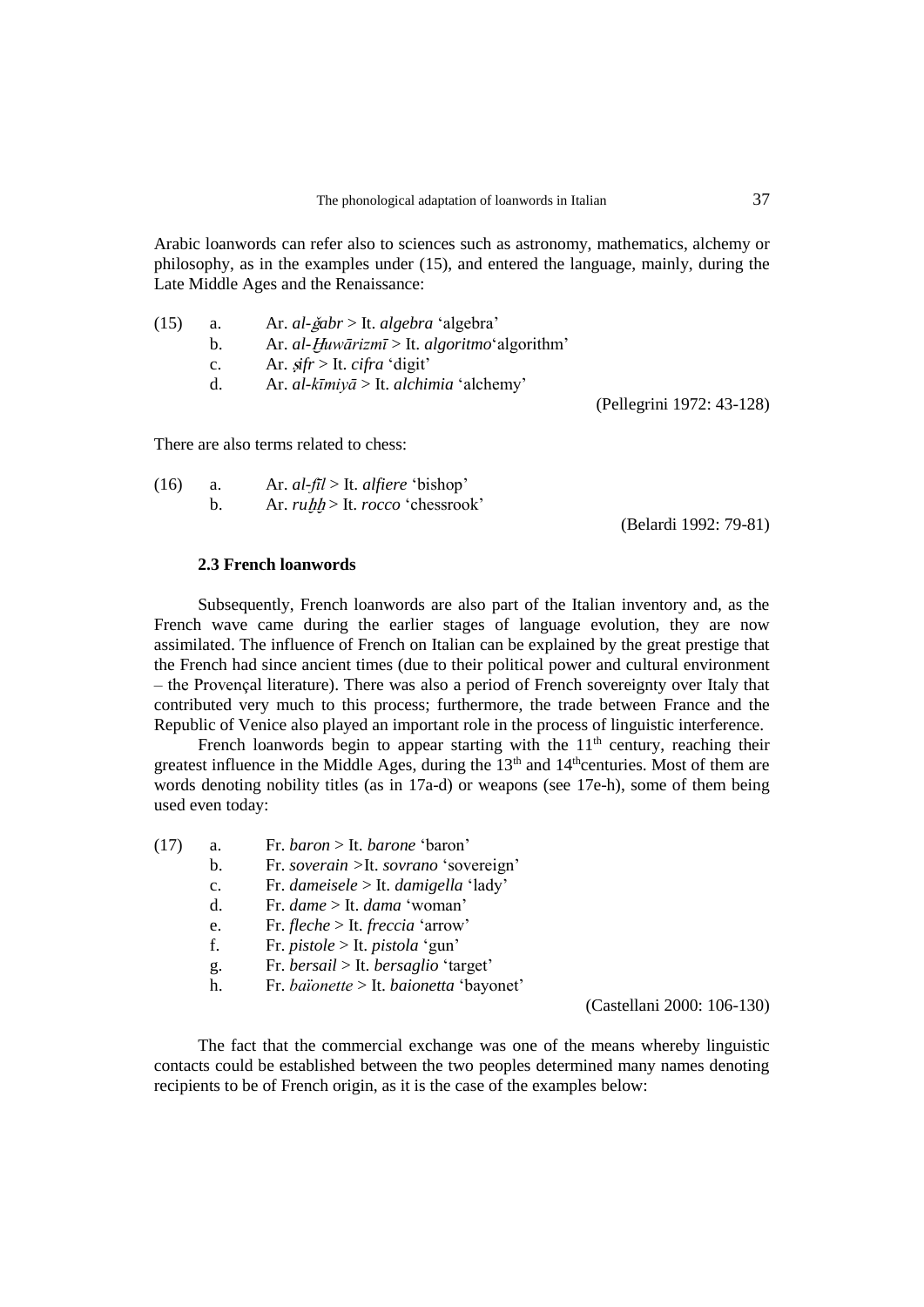- (18) a. Fr. *dame-jeanne* > It. *damigiana* 'demijohn'
	- b. Fr. *boteille* > It. *bottiglia* 'bottle'
	- c. Fr. *chopine* > It. *cioppino* 'name of a measuring recipient'

(Cella n.d.)

During the time of the Renaissance, the French influence began to decrease, giving way to the Spanish hegemony to impose itself across Europe. The number of French loanwords diminished considerably; there remained approximately 90 words of it (Hope 1971: 147, 248-264) pertaining, mainly, to the military field (Morgana 1994: 686-691). It was also the time when the first Italian Academy appeared – *Accademia della Crusca* – which tried to purify the language and to restrict to a minimum the foreign influence.

By the mid-17<sup>th</sup> and throughout the 18<sup>th</sup> century though, Europe experienced again a period of "Frenchification". This implied also the increase of the number of loanwords, which began to conquer other domains as well. The most important area in which French origin words were visible was the one of the abstract notions, as seen in (19), caused by the fact that people tried to imitate ideas of the French Revolution or of the Enlightenment, the main French events that happened during this period:

- (19) a. Fr. *optimisme* > It. *ottimismo* 'optimism'
	- b. Fr. *empirisme* > It. *empirismo* 'empiricism'
	- c. Fr. *maniérisme* > It. *manierismo* 'Mannerism'
	- d. Fr. *projet* > It. *progetto* 'project'

(Cella n.d.)

Up until the first half of the 20<sup>th</sup> century, French was the *lingua franca* of Europe, due to its literary prestige. It was the language of the aristocracy, mainly. In Italy it was spoken predominantly in the northern areas, which was largely urbanized. Even today there is a county in Northern Italy, Valle d'Aosta, where the phenomenon of diglossia is attested. French is spoken in the same percentage as Italian. The French influence stops with the ascension of Fascism.

#### **2.4 Spanish and Portuguese loanwords**

A great wave of Spanish origin words entered Italian during the  $16<sup>th</sup>$  and  $17<sup>th</sup>$ century, as a result of the Spanish and Catalan domination. Due to the fact that the Hispanic Peninsula was in its turn under Arabic domination before this, many of the words that entered Italian as a result of the linguistic contact with Spanish are in turn taken from Arabic.

The first known relations established with the Spanish culture were during the  $13<sup>th</sup>$ century, when Sicily was conquered by the Arabs. The commercial activities also triggered the process of linguistic interaction with the Spanish.

Some of the random loanwords that arrived in this period in Italian are:

- (20) a. Sp. *apurar* > It. *appurare* 'accelerate'
	- b. Sp. *baúl* > It. *baule* 'chest'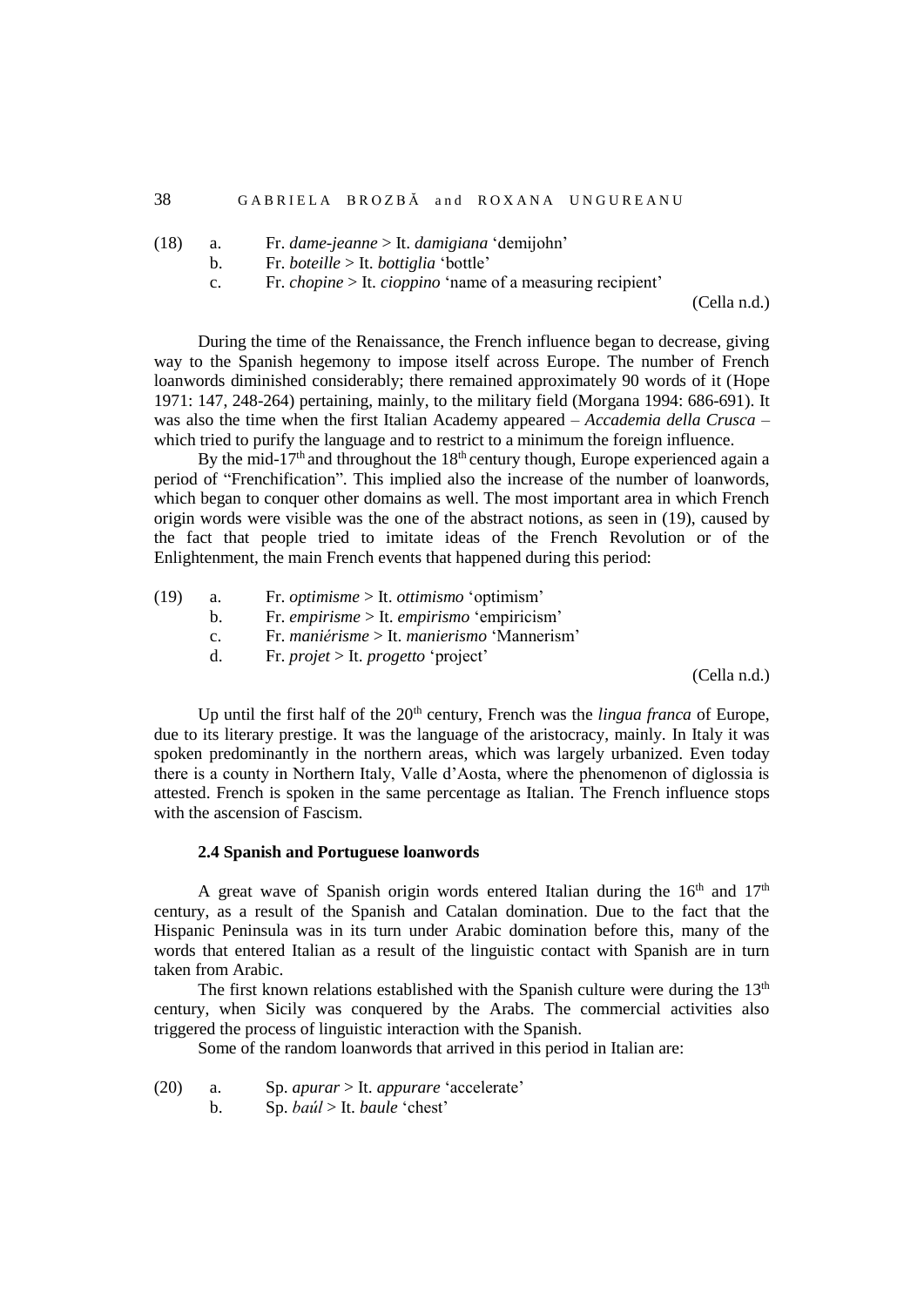- c. Sp. *bellaco* > It. *vigliacco* 'coward'
- d. Sp. *embarazo* > It. *imbarazzo* 'shame'
- e. Sp. *esfuerzo* > It. *sforzo* 'effort'
- f. Sp. *flojo* >It. *floscio* 'floppy'

(Díaz n.d.)

The Hispanic Peninsula gained prestige in the  $16<sup>th</sup>$  century, when the great geographical discoveries were made; it became the bridge between the New World and the rest of the European continent (Beccaria 1968: 32-135). Words that attest to this position are found in numerous travel books, in which their authors narrate their adventures in the newly found land:

| (21) | $\alpha$ and $\alpha$ | Sp. <i>aguacate</i> > It. <i>avocado</i> 'avocado' |             |
|------|-----------------------|----------------------------------------------------|-------------|
|      |                       | Sp. $maiz > It$ . mais 'corn'                      |             |
|      |                       |                                                    | (Diaz n.d.) |

The words taken from Spanish do not refer to abstract things or ideas; it was not for cultural reasons that Italians borrowed words from the Spaniards. What was borrowed were the denominations of the material things that reflected the Spanish realities that Italians did not have. Some examples are to be found in the military or marine areas:

| (22) | а.          | Sp. <i>norte</i> $>$ It. <i>nord</i> 'North' |             |
|------|-------------|----------------------------------------------|-------------|
|      | $b_{1}$     | Sp. <i>este</i> > It. <i>est</i> 'East'      |             |
|      | $c_{\cdot}$ | Sp. escuadrilla > It. squadriglia 'squadron' |             |
|      |             |                                              | (Díaz n.d.) |

Other examples belong to the area of clothing items (23a-c) or customs from the social life, such as dances (23d-f):

| (23) | a.             | Sp. alamar $>$ It. alamaro 'Austrian knot'                    |             |
|------|----------------|---------------------------------------------------------------|-------------|
|      | b.             | Sp. cintillo > It. cintiglio 'belt'                           |             |
|      | $\mathbf{c}$ . | Sp. guardainfante $>$ It. guardinfante 'farthingale'          |             |
|      | d.             | Sp. <i>pasacalle</i> > It. <i>passacaglia</i> 'type of danse' |             |
|      | e.             | Sp. zarabanda > It. sarabanda 'type of danse'                 |             |
|      | f.             | Sp. castañeta > It. castagnetta 'castanets'                   |             |
|      |                |                                                               | (Diaz n.d.) |

There are also words that derived from Portuguese etymons – It. *lusismi* – and although not so numerous as Spanish loanwords, they are still very important in the history of loanwords in Italian. They were introduced during the  $15<sup>th</sup>$  and  $16<sup>th</sup>$  centuries, after the great geographical discoveries and refer to exotic denominations of items brought in the Peninsula by various explorers: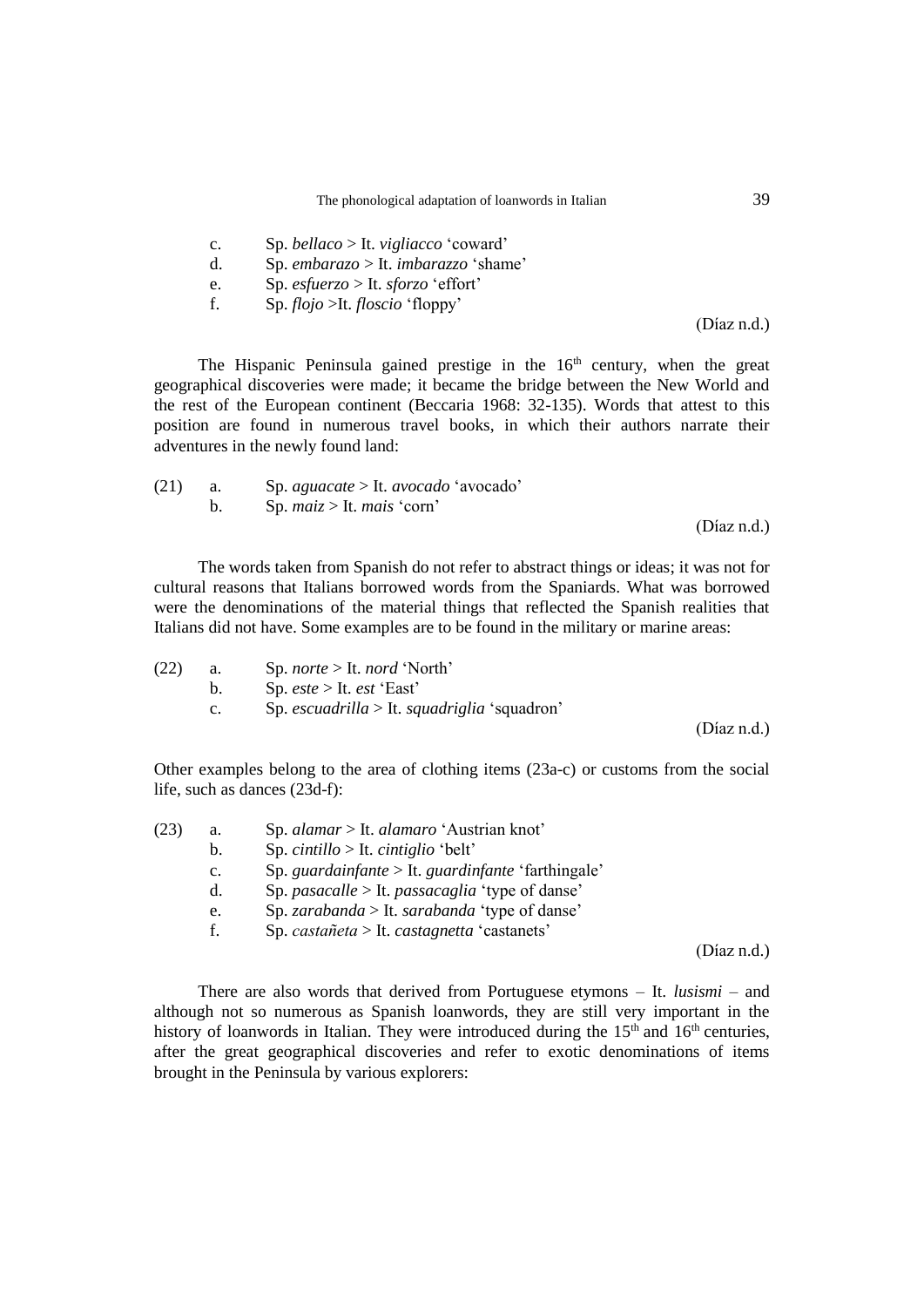- (24) a. Pt. *mandarim* > It. *mandarino* 'tangerine'
	- b. Pt. *tapir* > It. *tapiro* 'tapir'
	- c. Pt. *tufão* > It. *tifone* 'typhoon'

(Lorenzetti n.d.)

# **2.5 Germanic loanwords**

They refer to those loanwords pertaining to the Germanic languages, English not being included. The English loanwords form a special subtype called *anglicisms*. The input languages for these types of loanwords were Gothic, Longobardian and Frankish. Germanic loanwords can either refer to general terms, from the everyday use, or can specialize in certain areas such as warfare and the military area. Some of them – the ones of Frankish origin – can refer to abstract things, as seen in examples (25i-k). The majority of these words belong now to the basic Italian vocabulary, their foreign etymology being no longer obvious.

| a.             | Got. hilms>It. elmo 'helmet'                       |
|----------------|----------------------------------------------------|
| b.             | Got. bandwō > It. bando 'exile'                    |
| $\mathbf{C}$ . | Got. haribergo> It. albergo 'hotel'                |
| d.             | Got. <i>nastilo</i> > It. <i>nastro</i> 'strip'    |
| e.             | Long. $skafa > It.$ scaffale 'shelf'               |
| f.             | Long. $hr\bar{u}zzan >$ It. <i>russare</i> 'snore' |
| g.             | Long. <i>zupfa</i> > It. <i>zuffa</i> 'fight'      |
| h.             | Long. staffa > Ir. staffa 'stirrup'                |
| i.             | Frank. <i>laid</i> > It. <i>laido</i> 'beautiful'  |
| j.             | Frank. sinn > It. senno 'conscience'               |
| k.             | Frank. <i>urgoli</i> > It. <i>orgoglio</i> 'pride' |
|                |                                                    |

(Lubello n.d.)

German origin words are far more numerous than the other aforementioned Germanic loanwords. Their influx stretches over a longer period of time beginning with the Middle Ages. It is the case of the pair of words *guelfo* and *ghibellino* which derive from *Welf* and *Wibelingen*, respectively.

Later on, Germanic loanwords denote either common use words or narrow down their areas, either to words denoting body parts or war-related things:

- (26) a. Gmc. *frisk* > It. *fresco* 'cool'
	- b. Gmc. *blank* > It. *bianco* 'white'
	- c. Gmc. *Bier* > It. *birra* 'beer'
	- d. Gmc. *Werra* > It. *guerra* 'war'
	- e. Gmc. *Sporo* > It. *sperone* 'spur'
	- f. Gmc. *Skina* > It. *schiena* 'back'
	- g. Gmc. *Wankja* > It. *guancia* 'cheek
	- h. Gmc. *Hanka* > It. *anca* 'hip'

(Lorenzetti n.d.)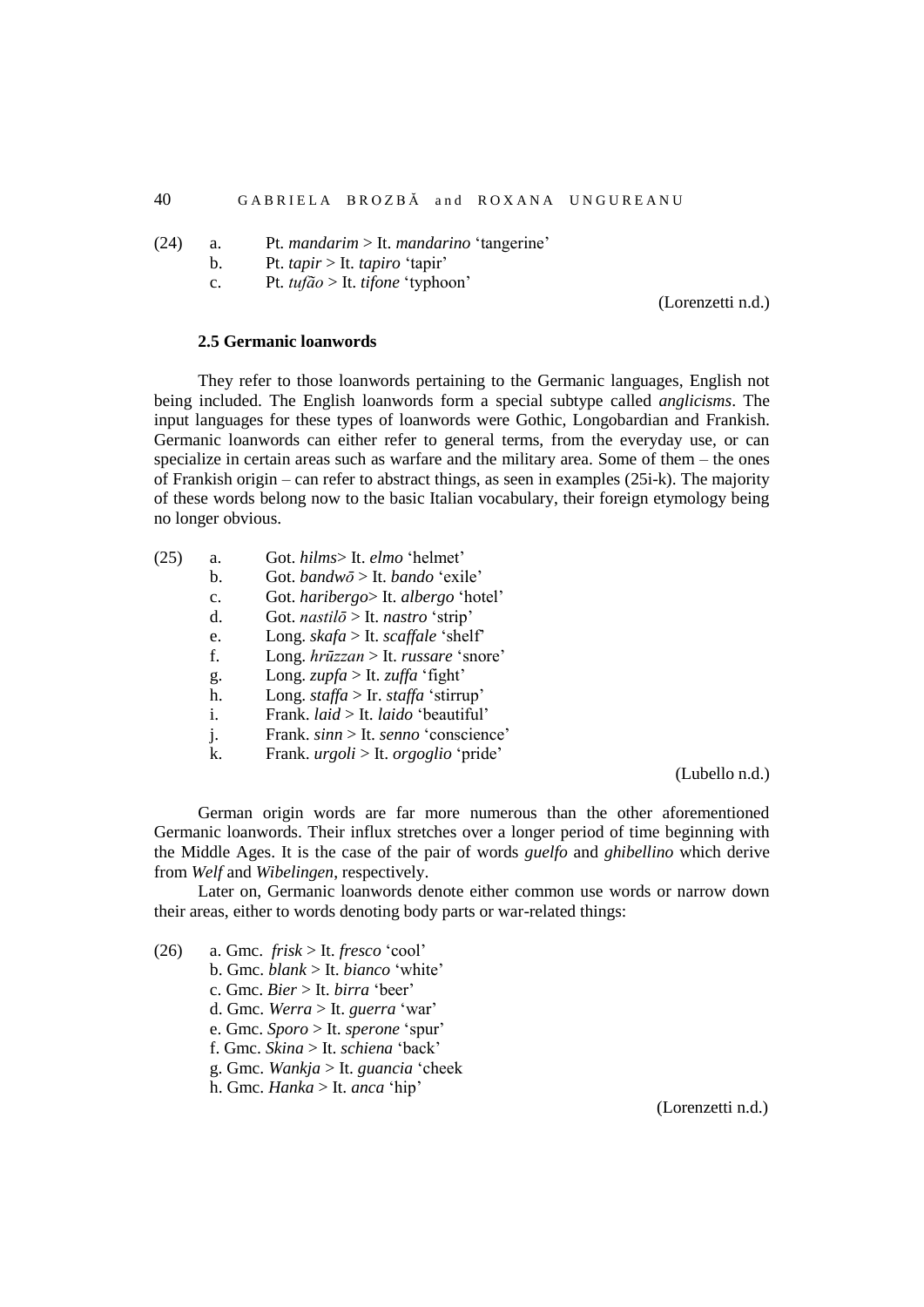The  $20<sup>th</sup>$  century brings about German loanwords pertaining mainly to the domain of medicine. They are only partially adapted to the Italian phonology, due to the fact that people began to learn German. As a consequence, there was so need of rendering a word as close as possible to the Italian model.

(27) a. Ger. *Aspirin* > It. *aspirina* 'aspirin' b. Ger. *Schizophrenie* >It. *schizofrenia* 'schizophrenia' c. Ger. *Autismus* > It. *autismo* 'autism'

(Lubello n.d.)

#### **2.6 English loanwords**

It is a well-known fact that in the last decades English became the *lingua franca* of the entire population of the Globe. Even prior to this time, during the  $19<sup>th</sup>$  century, it exerted a great power over the entire Europe. Going even further back in time, the  $18<sup>th</sup>$ century represents the moment when English begins to exert an ever-growing influence all across Europe. It was firstly considered to be a barbaric language, due to the fact that it belongs to the Germanic branch.

Phonologically, English words are the least interesting category of loanwords, because a great percentage of them are not adapted to the Italian rules. In most of the cases, they came in the output language with their original form, undergoing only minor changes and most of the times only with a stress shift in pronunciation, when they were transgressing the rules of the Italian phonology.

By the middle of the  $18<sup>th</sup>$  century, there appear the first massive influxes of English words. They were, primarily, from the area of social and political life, such as *club*, derived from its English homograph but transcribed as /kleb/, *immorale* from *immoral* or *pamphlet*, which preserved its non-Italian  $\langle ph \rangle$  instead of replacing it with  $\langle f \rangle$ .

In the  $19<sup>th</sup>$  century, due to the invention of the printing press, there appear also politically related terms or words referring to social customs, e.g. *leader*, *meeting*, *dandy* or *fashion* are just a few examples (Fanfani n.d.).

In the  $20<sup>th</sup>$  century, terms from the domain of economy or transportation come into use, e.g. *marketing*, *copyright*, *business* or *ferry-boat*. Sports are another area that offers Italian some loanwords like: *football*, *dribbling* or *offside* (Cartago 1994: 735-743).

At the morphological level, these words may also inflect according to the Italian system. For example, a verb like *to dribble* can receive the morpheme of the first class conjugation and become thus *dribblare.* In other cases, the English loanwords can trigger the apparition of a calqued version in Italian as it is the case with *allegato* 'attachment', *grattacielo* 'skyscraper', *rete* 'network' or the abovementioned *offside* which coexists alongside its calqued counterpart *fuori lato*.

The English loanwords represent a static class, where there is little dynamics. The adaptations that occur are, in most of the cases, minimal, due to the prestige that it has reached throughout time. Translating them in Italian would be useless, because people, and especially youngsters, use them as part of the everyday language. The Anglicization of the Italian vocabulary is an on-going process to date.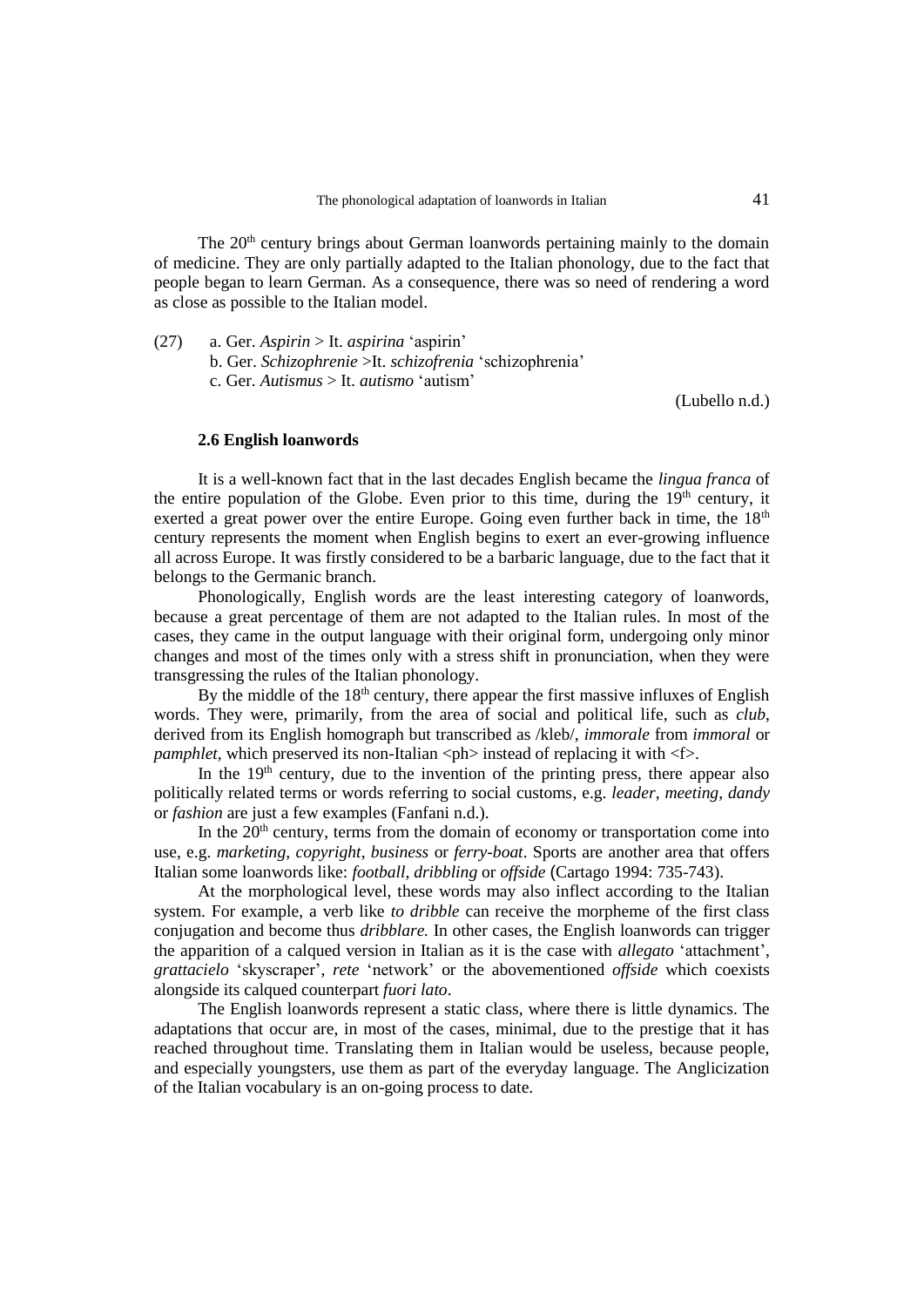Loanwords in Italian stretch over a long period of time. They begin in the ancient period, in the time of the Roman Empire with Greek and Latin and last until the present days, the most representative example being English.

They can group according to many criteria, among which the areas in which they entered, the period of time and lastly the degree of adaptation, which can be integral or non-integral and which triggers certain phonological consequences.

## **3. Phonological context and adaptation**

#### **3.1 The phonology and the syllable structure of Italian**

When it comes to the adaptation of loanwords in Italian, two aspects concerning phonology are important: the stress assignment (and, implicitly, the syllable structure) and the integration of illicit structures in the Italian context. In what follows, we will try to provide a description of the phonological system of Italian, in such a way as to account for and to anticipate, at least partially, the changes that loans have undergone in the process of becoming Italian words.

As a general rule regarding the stress pattern, Italian assigns stress only to heavy syllables, i.e. to those syllables that have two moras that can either be a vowel followed by a consonant or a long vowel. Generally however, the tendency for bimoraic stressed syllables is to have a structure of the type (C)VC rather than (C)VV (Repetti 1993: 184). Moreover, the syllable that the stress falls on is, generally, the antepenultimate one, as in (28). These words which allow such a stress pattern are called *paroxytone* words (*parole piane*).

| (28) | a. | <i>a.pèr.to</i> 'open' |
|------|----|------------------------|
|      |    |                        |

b. *u*.*cèl*.*lo* 'bird'

c. *qua*.*dèr*.*no* 'notebook'

There can be also the case when stress is assigned to the last syllable, the words being thus called *oxytone* words – *parole tronche* – as in the examples (29a-d). When stress is borne by the antepenultimate syllable, (see the examples in (29e-h)) they are called *proparoxytone* words or *parole sdrucciole*. There are even words bearing stress on the pre-antepenultimate syllable, i.e. *parole bisdrucciole*, these words being mostly inflected forms of the  $3<sup>rd</sup>$  person plural, as in (29i-j). In the case of the oxytone words, stress is always graphically marked.

- (29) a. *u*.*ni*.*ver*.*si*.*tà* 'university'
	- b. *pe*.*rò* 'however'
	- c. *sa*.*prò* 'future tense, know 1SG'
	- d. *gio*.*ve*.*dì* 'Thursday'
	- e. *tà*.*vo*.*la* 'table'
	- f. *zùc*.*che*.*ro* 'sugar'
	- g. *por*.*tà*.*ti*.*le* 'laptop'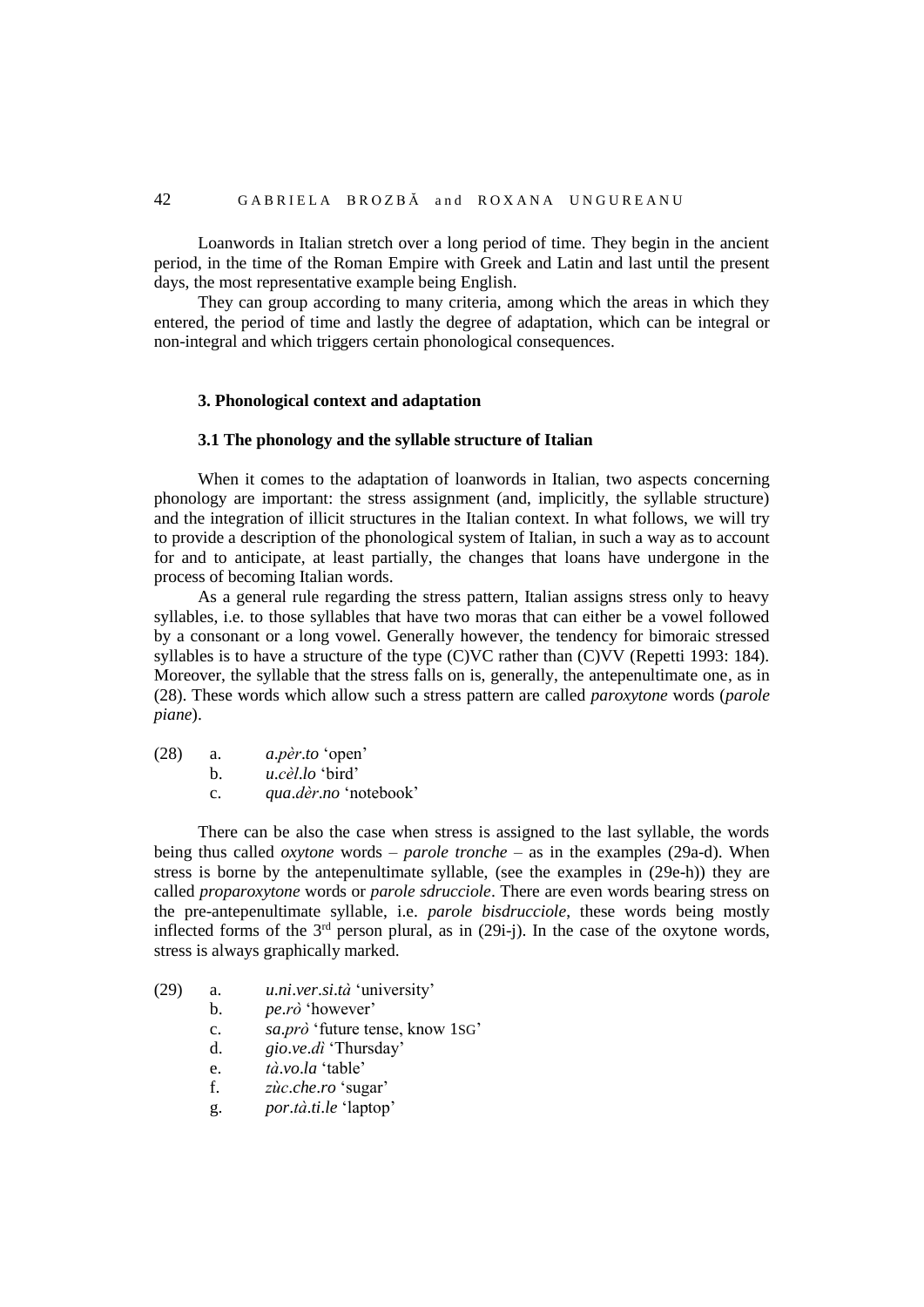- h. *à*.*ri*.*do* 'arid'
- i. *cà*.*pi*.*ta*.*no* 'present tense, happen 3PL'
- j. *à*.*bi*.*ta*.*no* 'present tense, live 3PL'

Italian is known to disallow, generally, complex consonantal clusters. Nonetheless, when they do occur, they go to the onsets and not to the codas, according to the Principle of Onset Maximization (if the respective consonantal cluster represents a valid option in Italian). The correct parsing of words such as *illustrare* will be *il*.*lu*.*strà*.*re* (since /str-/ is an acceptable cluster), any other possibility being excluded (Głębika 2009: 120). Other examples that support this theory can be seen in (30):

- (30) a. *a*.*stràt*.*to* 'abstract'
	- b. *i*.*stru*.*ziò*.*ne* 'instruction'
		- c. *i*.*scrì*.*ve*.*re* 'register'
		- d. *o*.*stà*.*co*.*lo* 'obstacle'
	- e. *at*.*tra*.*ver*.*sà*.*re* 'cross'
	- f. *là*.*dro* 'thief'
	- g. *e*.*clìs*.*si* 'eclipse'
	- h. *mà*.*gro*'thin'

However, there is a lack of consensus between linguists as far as the syllabification of the examples in (30a-d) is concerned. McCrary (2004: 5) argues that a consonantal cluster of the type  $\sqrt{s}$  + plosive can be tautosyllabic (i.e. occurring in the same syllable) just in word-initial positions and only heterosyllabic (split between different syllables) otherwise. Consequently, according to her, example (3a) would parse like *as*.*tràt*.*to*, (30b) like *is*.*tru.ziò.ne* and so on. The only situation when /str/, /skr/ or /st/ would appear in the same syllable is in examples of the type: *strà*.*da* 'street', *scràn*.*na* 'bench',*sti*.*và*.*le* 'boot'.

The logic behind this system of syllabification (that infringes the Principle of Onset Maximization) is based on the Italian Sonority Scale, elaborated by Davis and presented in the following table:

|   | Vowels Liquids /m/ /n/ |    | Coronal<br><b>fricatives</b> | Noncoronal<br>fricatives | Voiced<br>stops | <b>Voiceless</b><br>stops        |
|---|------------------------|----|------------------------------|--------------------------|-----------------|----------------------------------|
| 8 | $\overline{7}$         | 65 | $\Delta$                     | 3.                       |                 |                                  |
|   |                        |    |                              |                          |                 | $(11 \cdot 10 \cdot R \cdot 10)$ |

(Adapted from Davis 1990)

Davis (1990) states that in order for a consonantal cluster to be tautosyllabic, the sonority distance between its consonants should have a value of at least 4, while any other distance not exceeding 4 causes the cluster to be heterosyllabic. Since /s/ is a coronal fricative, placed therefore on the 4<sup>th</sup> position within the scale, it can coexist only with a vowel syllable-initially. Matching it with any other consonant would result in a heterosyllabic cluster, since the sonority distance between /s/ and any other consonant does not exceed 3. The other onsets that do not contain the voiceless fricative are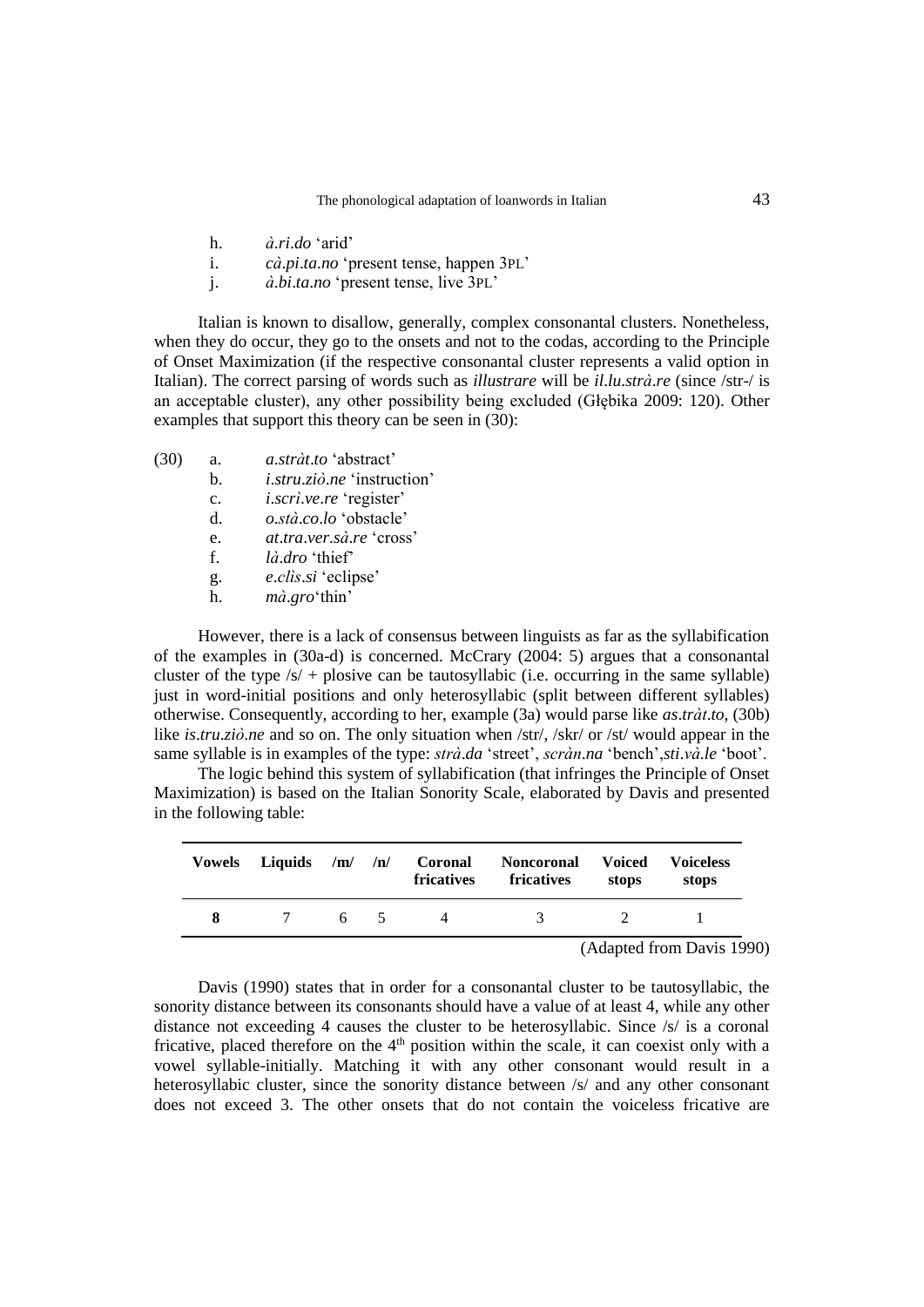perfectly acceptable and their position as onsets is not debatable. They are made up of a plosive, either alveolar – /t/, /d/ or velar – /k/, /g/, followed by the lateral, /l/, or the rhotic, /r/, as in (30e-h). Placing them on the Sonority Scale proves that the distance between them is greater than 4. In the case of /tr-/, for instance, with  $/t/$  on the first position and  $/t/$ on the seventh one, the sonority distance equals 6. The same happens in the case of /kl/ or /gr/, while in the case of /dr/ it has a value of 5.

As far as codas are concerned, they end generally in a sonorant (or a vowel in most of the cases), but also in an obstruent when consonants are geminated, as in (30e) or (30g). When gemination occurs, the first of the geminated sounds will remain in the coda of the first syllable, while the second one will go in the onset of the following syllable. Geminates cannot occur in the same syllable, because codas disallow more than one consonant and neither can the consonants of an onset share the same place and manner of articulation.

Gemination occurs to provide a coda for the unstressed light syllable (Morandini, 2007: 5) because, as aforementioned, stressed syllables must be heavy (see 29f and 30g). Below we provide a moraic representation of the syllable:



(Repetti 1993: 183)

In order to illustrate the fact that gemination is required by the heavy-syllable structure, I will proceed with the syllabic analysis of the word *e*.*clis*.*si*, the second and the third syllables being the ones that interest us:

(32)

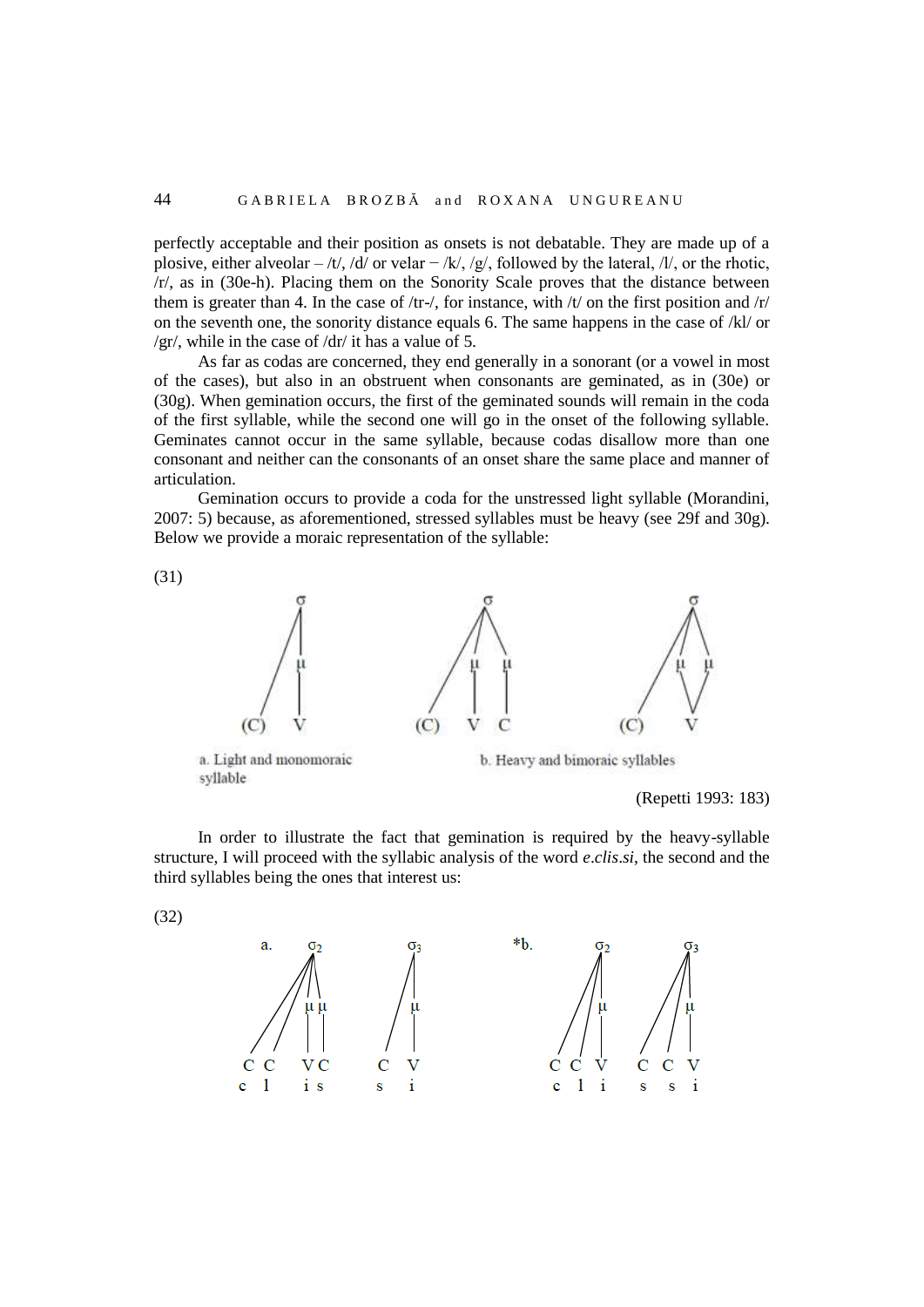The example (32b), despite its observing the Principle of the Onset Maximization, is an illicit one, since the consonants that appear in the onset of  $\sigma_3$  form a geminate pair, causing  $\sigma_2$ , which is stressed, to be also light. In (32a), the first syllable represented here  $(\sigma_2)$ , the stressed syllable, is heavy due to the first geminated consonant, /s/.

There is another phenomenon pertaining to the area of gemination called *raddoppiamento fonosintattico* 'phono-syntactic doubling', whereby a final syllable that ends up in a vowel – therefore, a light syllable – and precedes a word starting with a stressed syllable will trigger the doubling of the initial consonant of this stressed syllable. Consider the examples below:

| (33) | <i>a casa</i> [akkááza] 'at home'                |
|------|--------------------------------------------------|
|      | <i>parlò bene</i> [parlobbééne] '[I] speak well' |

(Repetti 1993: 184)

Just like in the case of gemination, phono-syntactic doubling occurs in order to render heavy an initially light syllable, this accounting for the preference for the (C)VC syllable structure instead of (C)VV. According to this bimoraic preference, the correct parsing of the examples (33) would be [ak.káá.za] and [par.lob.bέέ.ne], respectively.

#### **3.2 Analysis**

In order to illustrate the processes that loanwords have undergone, we will employ a rule-based approach which translates phonological processes into phonological rules. The form in the source language is taken as the underlying representation is and the surface representation corresponds to the form in the output language. The rewriting rule for a change follows the generic pattern:  $X \rightarrow Y / A$  B.

### **3.3 The phonological integration of loans**

At the suprasegmental level, the syllabic structure of Italian, for which an overview was offered in section 3.1, is the main reason for which loanwords have been adapted to fit the Italian pattern, i.e. they had to stress shift on the penultimate syllable (if they were stressed on any other syllable), which caused them to be bimoraic and of the (C)VC type.

In what follows I will try to account for the changes that occurred to loanwords on their way of becoming Italian words and to provide the rewriting rules of the generative phonology that attest the passing from the underlying representation (in the source language) to the surface one (in the target language) in as much as phonemes are concerned.

Loanwords whose original form have the last syllable stressed generally maintain the stress on that syllable but, as a consequence, they add one more syllable so as to obey the Italian rule regarding the stress placement. A few examples are illustrated below:

- (34) a. Fr. *baron* > It. [ba'rɔne] 'baron'
	- b. Fr. *projet* > It. [pro'ʤɛtto] 'project'
	- c. Sp. *baúl* > It. [ba'ule] 'chest'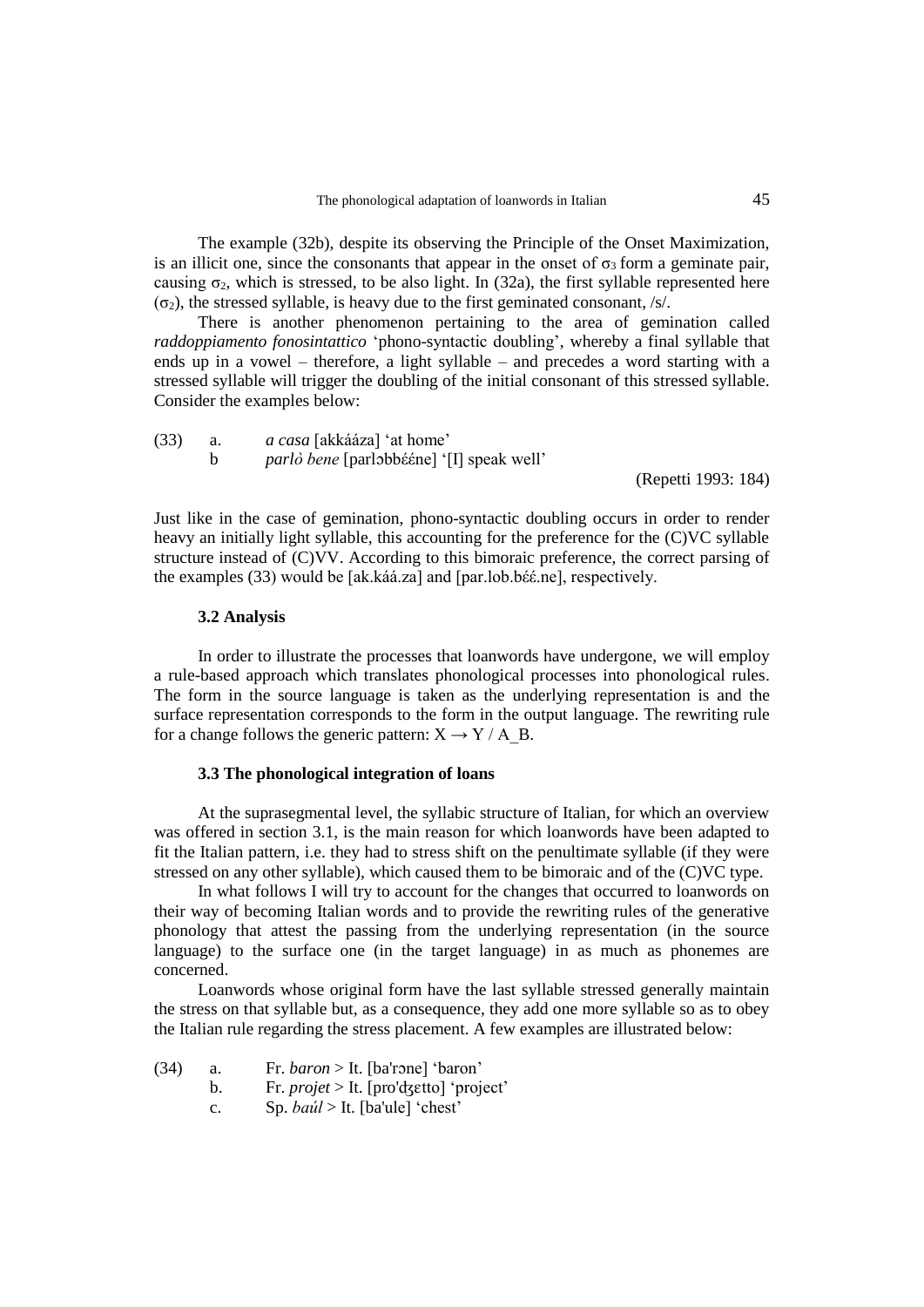d. Pt. *tapir* > It. [ta'piro] 'tapir'

e. Ger. *frisk* > It. ['fresko] 'cool'

The data above show that in both languages the stressed syllable is the same. As a general rule, Italian phonology disallows word-final consonants; this is why paragoge is used. The phonological rule explaining paragogic vowels in Italian is formalized below:

$$
(35) \qquad \emptyset \to V/C_{\perp} \#
$$

In this rule, the consonant may be marked for [+nasal, CORONAL] as in (34a), for [+instantaneous release, −voiced, CORONAL] in (34b), for [−voiced; DORSAL] (34e) or for [+lateral, CORONAL] and [-lateral, CORONAL] in (34c) and (34d), respectively.

Within the domain of paragoge, the vowel *schwa* is the default paragogic vowel, which occurs mostly in English loanwords (but it is not restricted to them) which do not drop the final consonant and were adopted with a form relatively close to the original one.

The phonological rule which reflects the addition of paragogic *schwa* might be rendered as follows:

$$
(36) \qquad \emptyset \to [a] / C_1 C_2 \#
$$

Some examples which illustrate this rule end up are quoted below:

| (37) | a. | En. weekend > It. [wikendə]                      |
|------|----|--------------------------------------------------|
|      | h. | En. Converse > It. ['konversa] 'clothing brand'  |
|      | c. | En. <i>popcorn</i> > It. [pop'korna]             |
|      | d. | Fr. $\text{far} d >$ It. ['fardə] 'blush' (noun) |
|      |    |                                                  |

(Repetti 1993)

The consonantal cluster next to which schwa epenthesis occurs is made up of a string of two coronals (/d/, /r/, /s/, /n/). The alveolar ridge is the frontmost place of articulation the apex can go to; prolonging the phonetic sequence with schwa, releases the air stream instantaneously (37a, c-d) or continuously (37b), softening the consonantal segment.

Other loanwords geminate their final consonant, before adding *schwa*, according to the following rule:

 $(38)$   $\qquad \qquad \emptyset \rightarrow \lbrack \varphi \rbrack / \text{VC}_1\text{C}_1 \#$ 

The trigger for gemination is the fact that they end up in a singleton coda and onset, respectively, as in (39):

| (39) | a. | En. $hotdog >$ It. [od'dogga]                  |
|------|----|------------------------------------------------|
|      | b. | Fr. Chanel > It. [[a'nɛllə] 'luxury brand'     |
|      | C. | En. $Gap > It$ . ['gappa] 'clothing brand'     |
|      | d. | Fr. <i>Dior</i> > It. ['djorra] 'luxury brand' |
|      |    |                                                |

(Repetti 1993)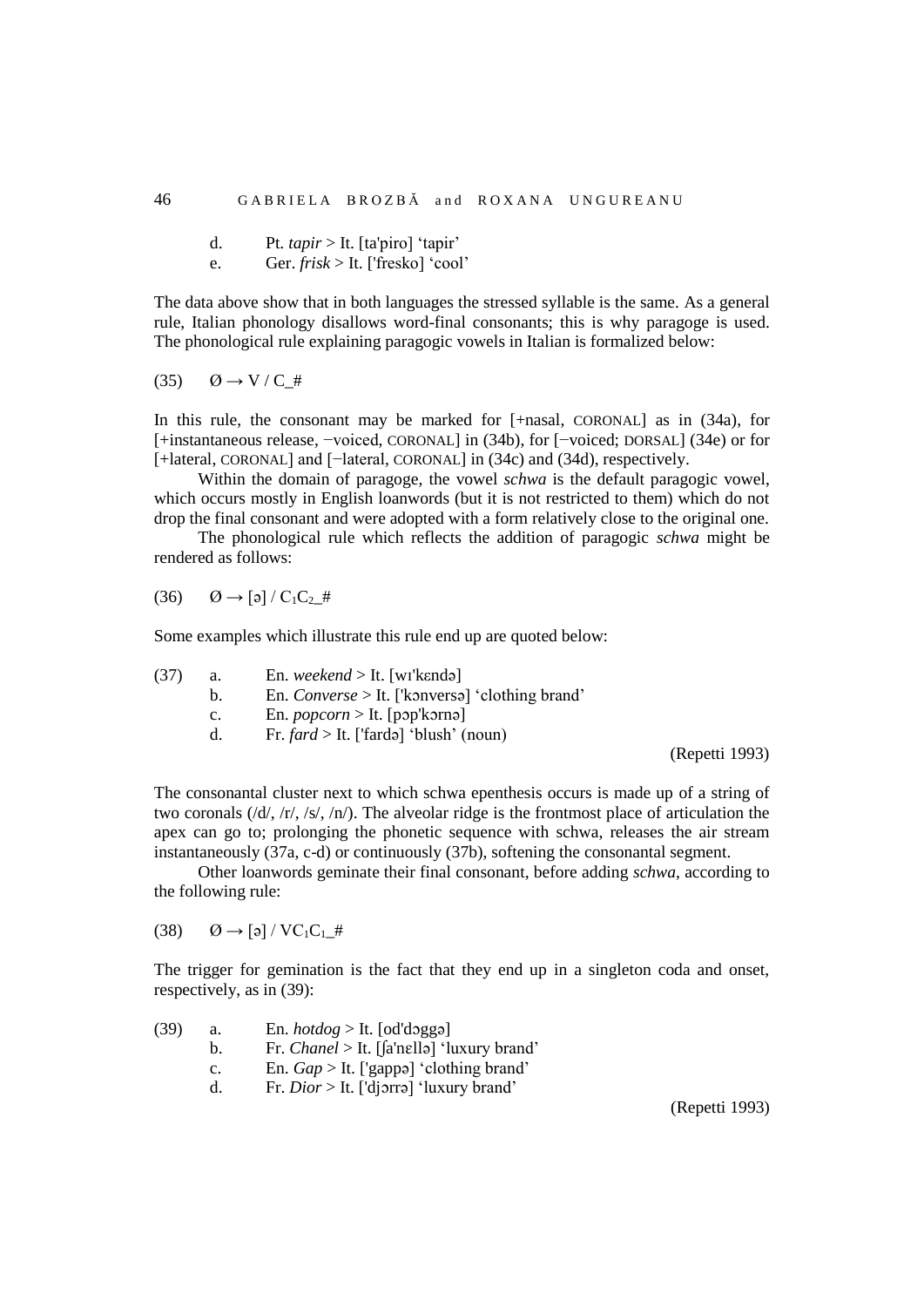Epenthesis can be also of the consonantal type, and it is visible especially in the particular form of prothesis. This process, although rare, can be seen most frequently in words of German origin, as illustrated bellow:

| (40) | a.             | Gmc. <i>Wankja</i> > It. ['gwuant[a] 'cheek'     |
|------|----------------|--------------------------------------------------|
|      | h.             | Gmc. Werra > It. ['gwɛrra] 'war'                 |
|      | $\mathbf{c}$ . | Gmc. $Wai > It$ . ['gwajo] 'trouble'             |
|      | d.             | Gmc. <i>Waidanjan</i> > It. [gwada'nnare] 'earn' |
|      |                |                                                  |

The phonological process is reflected by the rule below:

(41)  $\emptyset \rightarrow [g]$  / #\_ $C$ <sub>[+approximant, -vocalic, LABIAL]</sub>

We can offer a tentative explanation to show that the choice of the prothetic consonant is not at random: a voiced dorsal stop is added before the labio-velar glide, which is perceived as non-vocalic. The onset thus becomes strongly consonantal and the consonants therein become homorganic (agree in place of articulation), given the dorsal articulatory gesture of the glide.

Finally, in relation to the examples presented in (39), there are also loanwords that despite the fact that they end in a consonant, more precisely in a singleton, do not display a paragogic vowel:

| (42) | a. | Sp. $maiz >$ It. ['mais] 'corn'                      |
|------|----|------------------------------------------------------|
|      |    | En. <i>hamburger</i> $>$ It. [am'burger] 'hamburger' |
|      |    | En. $bar$ > It. ['bar] 'bar'                         |
|      |    | .                                                    |

d. Ar. *al-ku*ḥ*l >* It. ['alcɔl] 'alcohol'

After paragoge, another segmental phonology process that applies to loanwords is the deletion of certain sounds, which, if taken by position, can be either apheresis (see 43a-b), syncope (43c) or apocope as in (43d):

| (43) | Gmc. $Hanka >$ It. ['aŋka] 'hip' |  |
|------|----------------------------------|--|
|------|----------------------------------|--|

- b. Lat. *habere* > It. [a'vεre] 'have'
- c. Sp. *guardainfante* > It. [gwardin'fante] 'farthingale'
- d. Gr. *análysis*> It. [a'nalizi] 'analysis'

The rules accounting for the processes above are:

(44) a. 
$$
apheresis: C \rightarrow \emptyset / \#_{-}
$$

b. syncope:  $V \rightarrow \emptyset / V_C$ 

c. apocope:  $C \rightarrow \emptyset$  / #

The phonological rule whereby the dropped consonant is [−voiced, GUTTURAL], is sometimes referred to as "*H*-dropping" (see 43a-b). The glottal fricative /h/ is deleted because Italian "does not employ the pharyngeal node, the articulator that characterizes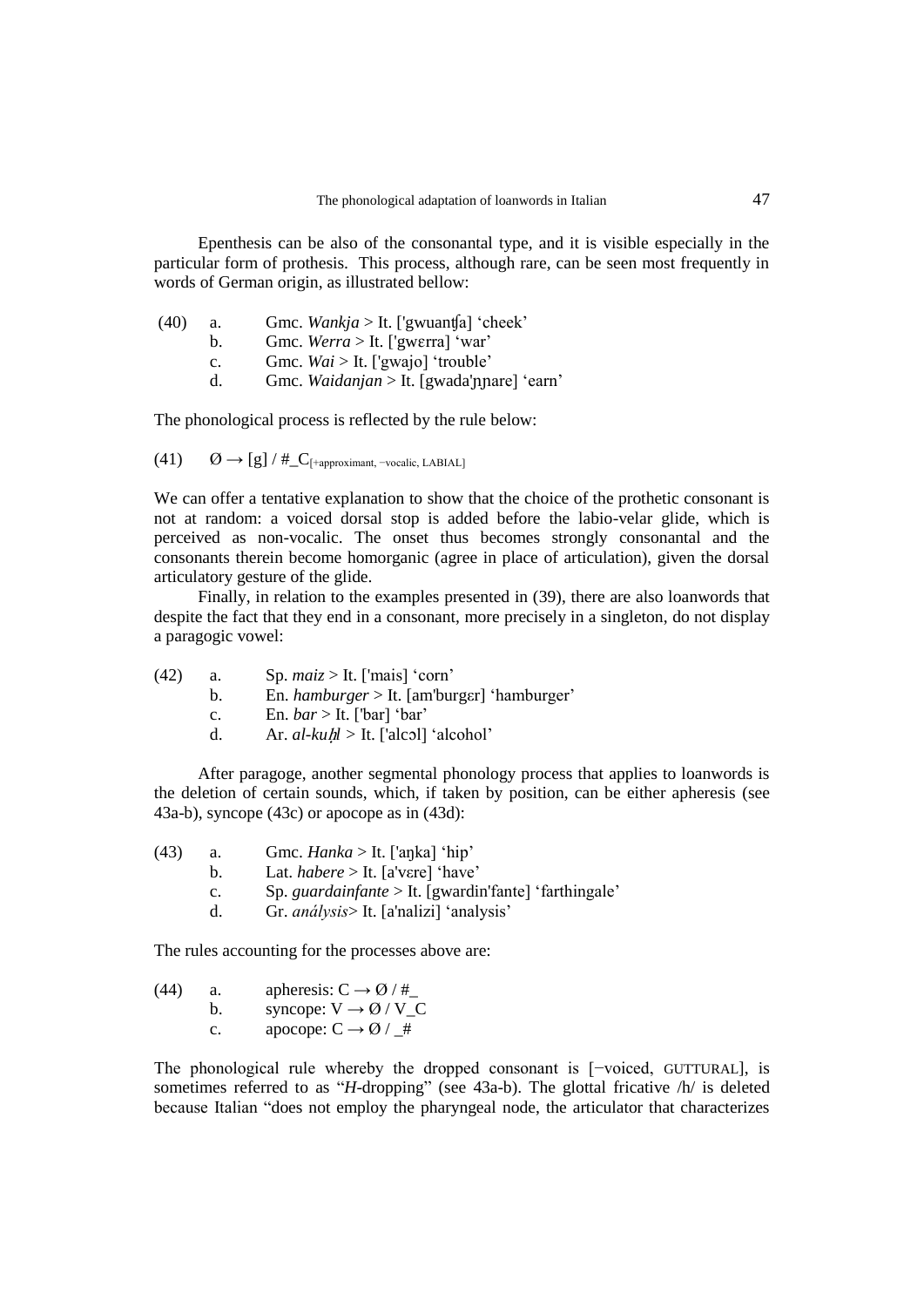gutturals" (Paradis 2001: 255).Therefore, the elision rule above in (44a) can be rewritten as:

 $(45)$  /h/  $\rightarrow$  Ø / #

With respect to (43c), it may be treated an instance of vocalic fusion. This is not however the case, as the resulting sound does not have features of both original sounds. The vocalic sequence is reduced to one of the vowels that appear in that particular sequence, as it is the case of [aɪ] which goes to [ɪ]:

$$
(46) \qquad [V_1V_2] \rightarrow [V_{1/2}]
$$

However, there are cases when the resulting vowel is a completely different sound, situated in-between the two original sounds:

 $(47) \qquad [V_1V_2] \to [V_3]$ 

In the case of the words in (48), we can indeed treat them as instances of vocalic fusion or merging whereby [oe] becomes  $[\epsilon]$ , and  $[\alpha]$  becomes  $[\circ]$ .

(48) a. Lat. *aurum*> It. ['ɔro] 'gold' b. Lat. *poena*> It. ['pɛna] 'punishment'

The example in (48a) is a case of partial vocalic merger since the roundness feature is lost but the quality of the anterior vowel is changed, whereas the example in (48b) is a case of total merger whereby both height and roundness are reflected in the mid-chart output.

Both vocalic sequences in (43c) and (48) are monophthongs which started out as monophthongal sequences that originally formed a hiatus. This reduction can be accounted for as a need to reduce articulatory gestures, as a hiatus requires a greater articulatory effort.

Consider the examples below:

- (49)  $[we] \rightarrow [0] / C_{[\text{-voiced; labial}]}$
- (50) Sp. *esfuerzo*> It. ['sfɔrʦo] 'effort'
- (51)  $[eI] \rightarrow [e] / C_{1[LABIAL, -continuant]} C_{2[LABIAL, -continuant]}$
- (52) En. *baby*> It. ['bεbɪ] 'baby'
- (53)  $[\text{su}] \rightarrow [\text{d}] / C_{1[\text{LABIAL}, \text{-continuant}]}$  $C_2$
- (54) En. *poker*> It. ['pɔker] 'poker'

The rules in (49), (51) and (53) reflect cases of monophthongization whereby the original diphthong was reduced to a monophthong. While (50) and (54) are cases of vocalic fusion – as in  $(48a)$  – where the source language exhibits a diphthong, in example (43) we have a merger in terms of quality alone, with the resulting vowel shifting towards the intermediate mid-high or close area.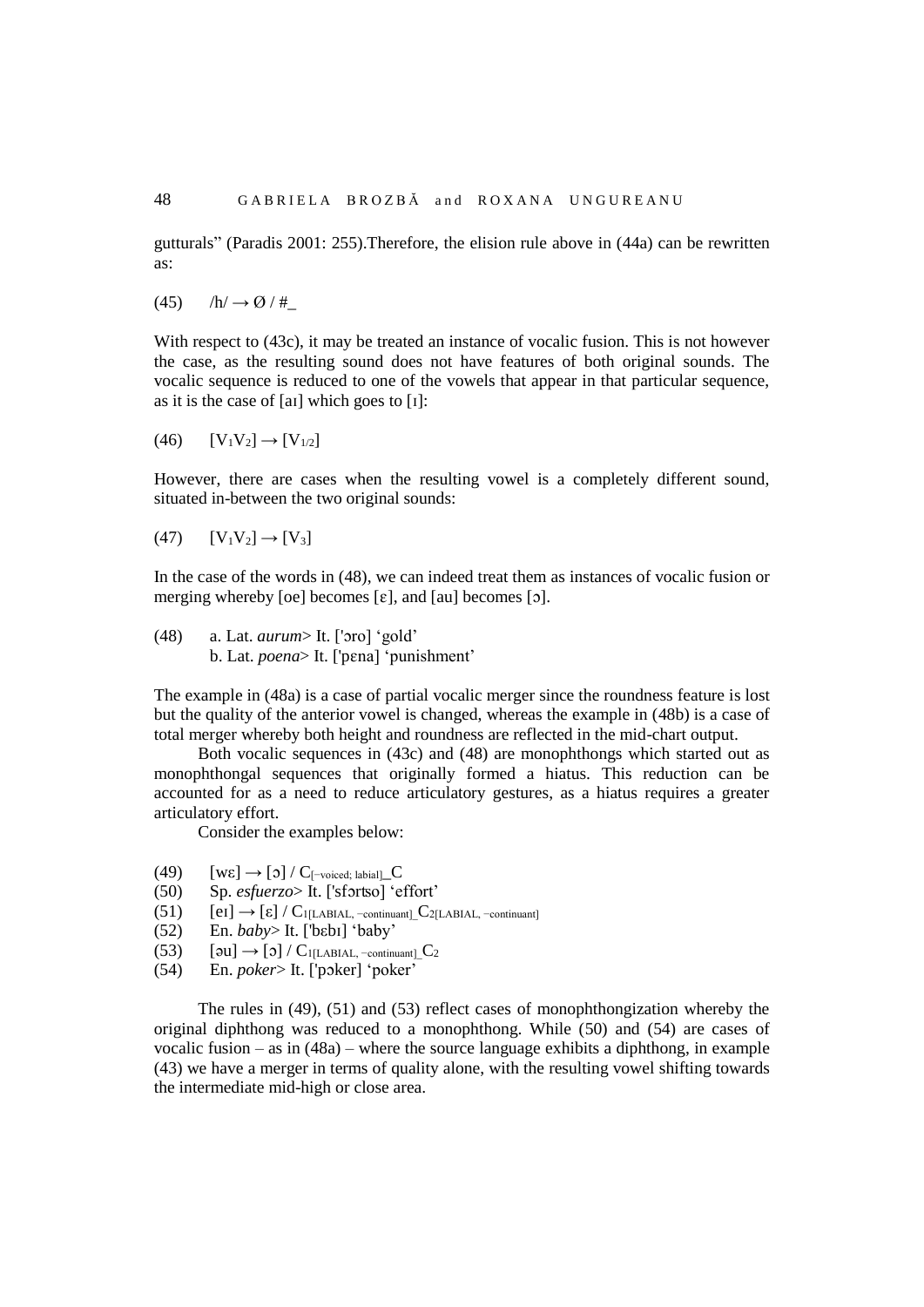An opposite process is applied to loanwords: diphthongization. It occurs especially with loans from Latin:

| (55) | а. | Lat. $r\delta t a >$ It. ['rwota] 'wheel'   |
|------|----|---------------------------------------------|
|      | h. | Lat. $n\delta vus >$ It. ['nwovo] 'new'     |
|      | C. | Lat. $h\delta m\varphi >$ It. ['womo] 'man' |

What is interesting to notice about the examples in  $(55)$  is the fact that these diphthongs coexist in Italian with the monophthongal reflexes of the monophthongs they were derived from, as in the examples below:

(55') a. *rŏta* > ['rwɔta] > [ro'tella] 'little wheel' b. *nŏvus* > ['nwɔvo] > [novɪ'ta] 'news'

Furthermore, another process that occurs to loanwords is affrication. It occurs either at the end of the word when the affected sound is a dorsal fricative, as shown by rule (56), and illustrated in (57), or at the beginning of a word when a coronal fricative is involved, as proven by (58) and (59).

- (56) C [+continuant, DORSAL]  $\rightarrow$  C [+instantaneous release, CORONAL]  $/\mu$ #
- (57) Ar. *isbanā*ḫ > It. [spi'naʧo] 'spinach'
- (58)  $C_{\text{[+continuant, CORONAL]}} \rightarrow C_{\text{[-continuant, +continuant, CORONAL]}} / #_V$
- (59) a. Ar. <sup>ṣ</sup>*ifr* > It. ['ʧifra] 'digit'
	- b. Fr. *chopin* > It. [top'pino] 'name of a measuring recipient''
	- c. Sp.  $cintillo > It$ . [tfin'ti $\Lambda$ *Ko*] 'belt'
	- d. Ar. *sukkar* > It. ['ʦukkεro] 'sugar'

Lateralization is another process in the chain of processes that occurs to Italian loanwords, according to the following rules:

- $(60)$  /ai/  $\rightarrow$  [*KK*] / **C**\_#
- (61) Fr. *bersail* > It. [bεr'saʎʎo] 'target'
- $(62)$  /ei/  $\rightarrow$  [ $\Lambda\Lambda$ ] / C\_#
- (63) Fr. *boteille* > It. [bɔt'tiʎʎa] 'bottle'

We have reviewed so far the main phonological processes that affect loanwords in Italian, which are set out in the following table: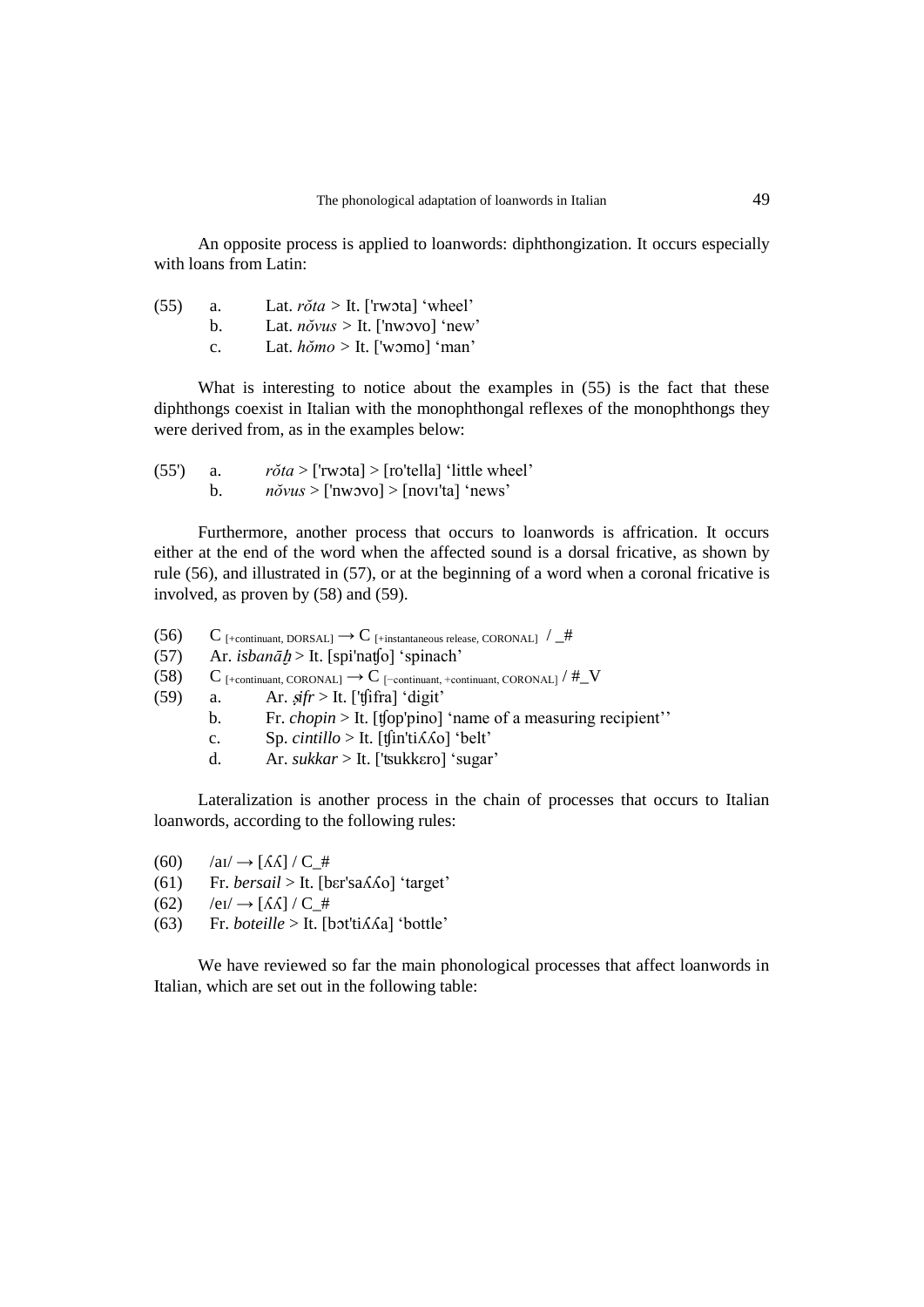|                        |  |  | Greek Arabic French Hispanic Germanic | English |
|------------------------|--|--|---------------------------------------|---------|
| Vocalic epenthesis     |  |  |                                       |         |
| Consonantal epenthesis |  |  |                                       |         |
|                        |  |  |                                       |         |
| Deletion               |  |  |                                       |         |
| Affrication            |  |  |                                       |         |
| Gemination             |  |  |                                       |         |
| Monophthongization     |  |  |                                       |         |
| Diphthongization       |  |  |                                       |         |
| Lateralization         |  |  |                                       |         |
| Voicing                |  |  |                                       |         |
| Devoicing              |  |  |                                       |         |
| Opening                |  |  |                                       |         |
| <b>Backing</b>         |  |  |                                       |         |
| Closing                |  |  |                                       |         |

We can see that the most recurring process is vocalic epenthesis, followed by deletion, gemination or opening. The languages in which borrowed words change the most are German and Spanish. Words coming from one and the same language may employ different processes. For example, the Germanic words allow both epenthesis and deletion or monophthongization and diphthongization. Similarly, one and the same word may undergo simultaneous changes in order to avoid illicit sequences. For instance, the Germanic input *waidanjan* gives the Italian output [gwada'nnare] 'to earn', to which several phonological processes have been applied simultaneously: consonantal prothesis, gemination and paragoge.

## **4. Conclusions**

In the sections above we have tried to show how loans have entered the Italian vocabulary and how they have been adapted to its phonology by means of various phonological processes. We have also tried to underline why the distinction between well-integrated loanwords and partially-integrated loanwords is relevant.

The foreign languages with which Italian came into contact can be classified according to many criteria such as: the major phonological processes employed for the words taken from them, the areas of vocabulary which they enriched or the period of time when they came in contact with the Italian language.

Regarding the chronology of language contacts, we can distinguish between Greek loanwords, which are the oldest ones and English loanwords, which are the most recent ones. Greek is the language that provided one of the largest number of outputs in Italian. On the chronological scale, it is the first language that came into contact with Italian, in Antiquity. As for the areas in which they entered, loans that came via Greek pertain to the basic domain of the vocabulary but are encountered in the field of science as well, due to the fact that Ancient Greece was the land where mathematics, medicine or astronomy first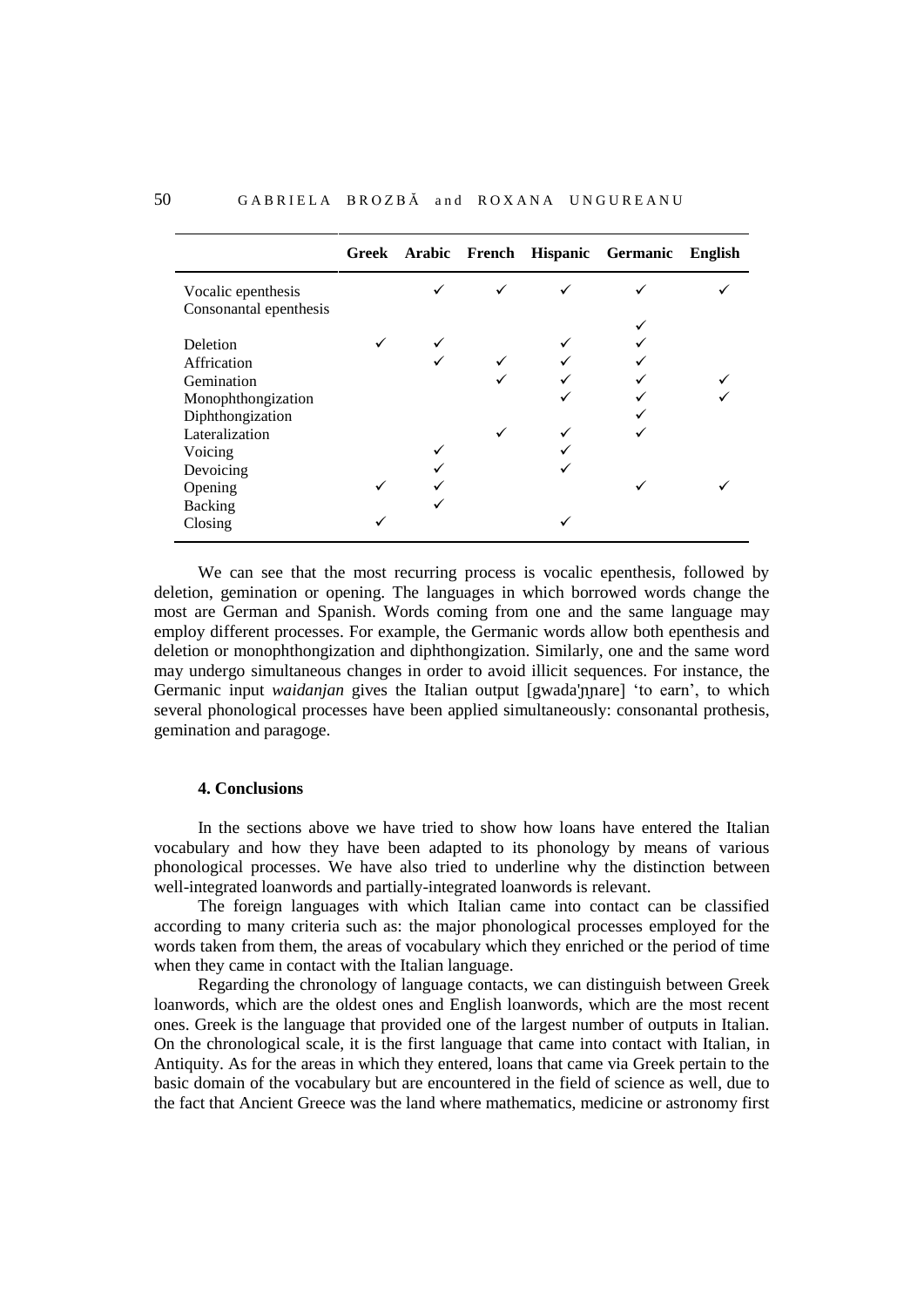appeared and developed. English loanwords, on the other hand, arrived into Italian directly, without any mediators. They are the most recent loans and represent an evergrowing class, this being a process that unfolds even today. Due to the fact that they are the most recent, they are not well-adapted to Italian. There are very few the examples when an originally English word was adapted in Italian so that its foreign origin should not be noticed at all. The best example that illustrates the fact that English loanwords are far from being integrated into Italian is calquing. The input form is very remote from an authentic Italian one, this is why the tendency is to replace it with its Italian counterpart rather than adopt it the way it is. The domain to which these loanwords pertain is generally the technical one. From the chronological perspective, there are no waves of Greek origin words; in the case of English however, we can distinguish between periods, each period being represented by certain areas of vocabulary. The 18<sup>th</sup> century is dominated by politically related loans, the 19<sup>th</sup> century by loans that denote social customs and the  $20<sup>th</sup>$  century by terms related to economy, science, technology or sports.

Adaptation of English loans does not imply the employment of too many phonological processes. In most of the cases, as the majority of English words end in a consonant, they receive an epenthetic vowel in Italian, but this is not always the case. There are also words coming from English that do not get a final vowel. This behaviour can be explained by rules of the Italian syllabic structure and its stress pattern. As previously discussed, the tendency is to have a bimoraic structure for the stressed syllable and this syllable is usually the penultimate one.

Arabic words entered Italian beginning with the  $7<sup>th</sup>$  century, after the Muslim invasions. They are either common words such as words denominating food items or from the scientific field. From the point of view of their integration level, they belong to the totally integrated class representing words that are totally assimilated to Italian. At the graphical level of their original form what is very peculiar is the short frequency of vowels and the abundance of consonants. This feature has been dealt with by epenthesis mainly, but also by affrication, voicing or devoicing, as it becomes obvious from the summarizing table in section 3.3.

Throughout the  $11<sup>th</sup>$  century and during the  $13<sup>th</sup>$  and  $14<sup>th</sup>$  centuries, French was the most important language with which Italian had established linguistic contacts. The areas that they belong to are related to the social life and denote either nobility titles or weapons. After these first influxes, their influence started to decrease towards the  $17<sup>th</sup>$ century when people started to adopt them again, driven by the euphoria of the new French philosophical and literary movements. The main process applied to these loanwords is paragoge.

Hispanic loans are the next ones chronologically. They reached Italian around the 16<sup>th</sup> century although the first known contacts with the Hispanic culture took place three centuries earlier, via the Arabic culture. These loans began to acquire prestige due to the great geographical discoveries, which transformed the Iberic Peninsula into a mediator between the New World and the rest of Europe. Thus, a first area in which their presence became evident is the one describing the American reality that no European before had access to. Regarding their phonology, there are no changes pertaining to the syllable structure, since they normally end up in a vowel. The stress pattern is not affected either, as it overlaps with the Italian one. The changes occur only at the segmental level.